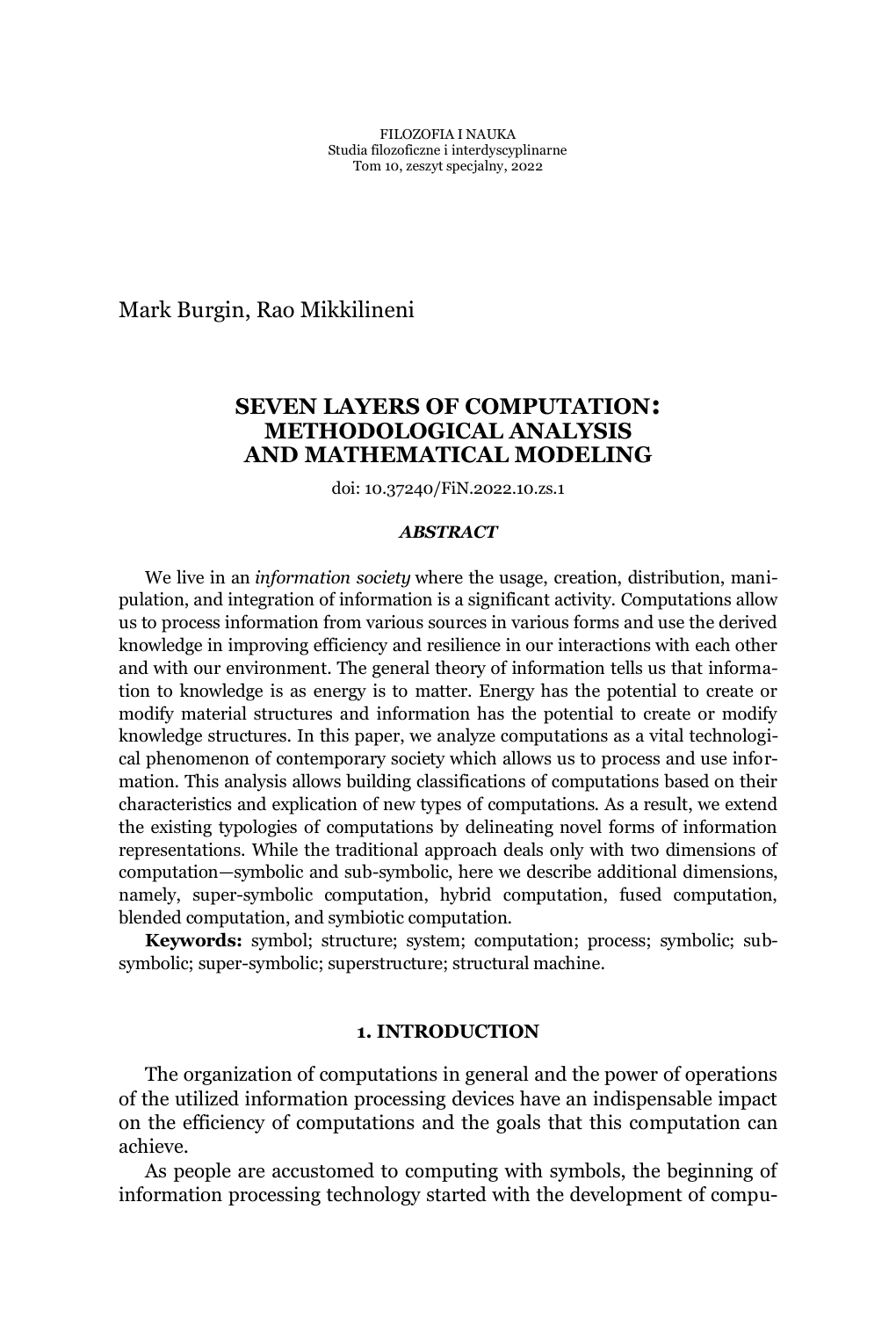ting devices, which operated with symbols. This trend has been prevailing for quite a while. Therefore, all contemporary computers process symbolic information while digitalization expands to a variety of areas including computers, calculators, tablets, cell phones, TV sets, and servers to mention but a few. Similarly, the development of mathematical models of computation and algorithms started with symbolic systems such as Turing machines or partial recursive functions.

As a result, the symbolic computation was used for modeling the mind and its higher functions intelligence, and cognition, while experts in artificial intelligence formulated the Physical Symbol System Hypothesis (Newell, Simon, 1991), which stated: "A physical symbol system has the necessary and sufficient means for general intelligent action."

However, some researchers, for example, philosopher John Searle, criticized this hypothesis, while the development of information processing theory and technology brought forth another approach to computation and modeling higher brain functions (Searle. 1980). It was connectionism, which was later extended to associationism. According to connectionism, the functioning of the brain is based not on manipulation with symbols but on interactions of the highly connected network of neurons. At the same time, the model of artificial neural networks emerged as an alternative to symbolic information processing. At first, researchers did not regard the functioning of neural networks as computation but later the situation changed and it was assumed that it is subsymbolic or connectionist computation.

Adherents of the connectionist approach to computation in general and to AI in particular maintain that the level of symbolic information processing is too high for many problems and to elaborate an adequate model of the mind and build effective AI systems, it is necessary to utilize subsymbolic computation instead of designing programs that work with symbols.

Here we argue that it is crucial to organize computations not only on two levels-symbolic and subsymbolic but go higher to perform super-symbolic computations and combining all these forms to achieve a superior stage of performance and high level of intelligence. Thus, the goal of this paper is a methodological and philosophical analysis of different pure and combined or aggregated forms of computation.

This paper has the following structure. In Section 2, the concepts of s*ymbol* and *structure* are defined and analyzed. In Section 3, we discuss subsymbolic computations. In Section 4, we reflect on symbolic computations. In Section 5, we determine and explore super-symbolic computations. In Section 6, we describe tools created for operation with structures. Aggregated types of computation are elucidated in Section 7. In Conclusion, we discuss the results of this paper suggesting new directions for research in the theory and practice of algorithms and computation.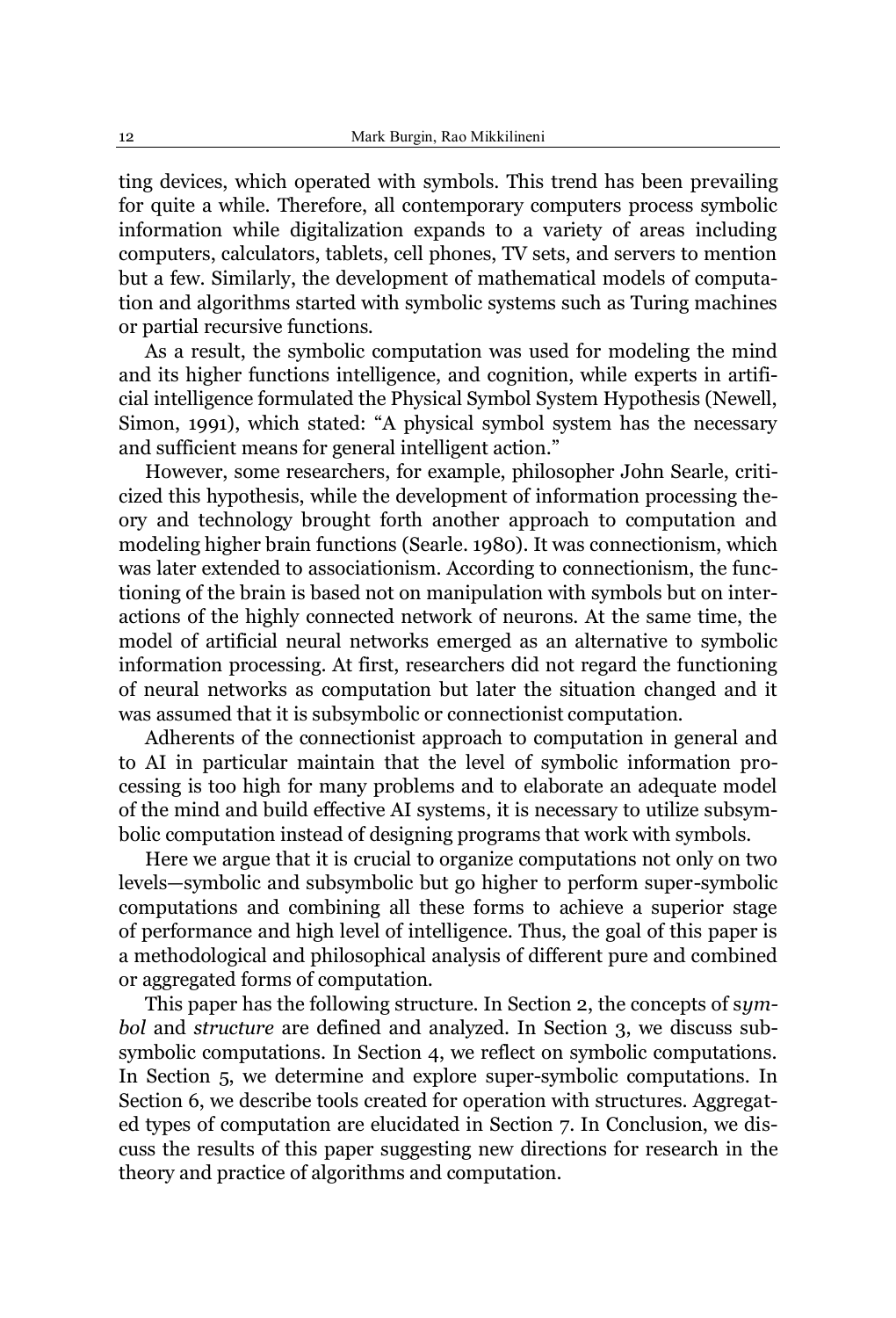## **2. SYMBOLS AND STRUCTURES**

Exploring of the utilization of the term "symbol" in contemporary society, it is possible to find that there are three main interpretations of the word "symbol:"

(1) symbol as a physical object with some meaning,

(2) symbol as a synonym of the concept *sign* being treated as a conceptual structure,

(3) symbol as a conceptual (theoretical) structure and a particular case of signs.

We will call a symbol by the name "*material symbol*" when we have in mind the first interpretation, by the name *conceptual sign* when we bear in mind the second interpretation, and *conceptual symbol* when we take into consideration the third interpretation. In computation, conceptual symbols are represented by material symbols.

Examples of material symbols are printed, written, and displayed on the screen letters, words, digits, and traffic signs.

According to David J. Chalmers, a symbol is an atomic entity, designating some object or concept, which can be manipulated explicitly by a physical symbol system, leading to intelligent behavior (Chalmers, 1992). Symbolic AI deals with the class of programs that perform computations directly upon such symbols.

An example of the case when the terms *symbol* and *sign* are treated as synonyms is the usage of the expressions *symbolic system* and *sign system* although the first one is used much more often.

The third meaning of the word *symbol* as a theoretical or philosophical structure is studied in semiotics as the science of signs. The name *semiotics* comes from ancient Greece where it was assumed that signs exist in nature while symbols function in society. Later Augustine of Hippo  $(354-430)$  determined *sign* as a general concept and *symbol* as its particular case in his study of signs and symbols (cf., (Deely, 2009)). An important contribution to this area was the book of John Poinsot  $(1589-1644)$  who was also called John of St. Thomas (Poinsot, 1632). The next imperative contribution to semiotics was done by Charles Sanders Peirce (1839–1914) in the form of a general theory of signs (Peirce, 1931–1935; Alp, 2010; Burgin, 2012; 2016; Burgin and Schumann, 2006; Goodman, 1968). Similar to Augustine of Hippo, Peirce treated *sign* as the general term while *symbol* as the convention-based sign constructing the following triadic model of a sign, *Balanced Sign Triad* (cf. Figure 1), where a sign is understood as a relation consisting of three elements: vehicle, object of the sign and meaning.

The Existential Triad of the world (Burgin, 2012) imposes the existence of three *substantial types* of signs and symbols: *material*, *mental,* and *con-*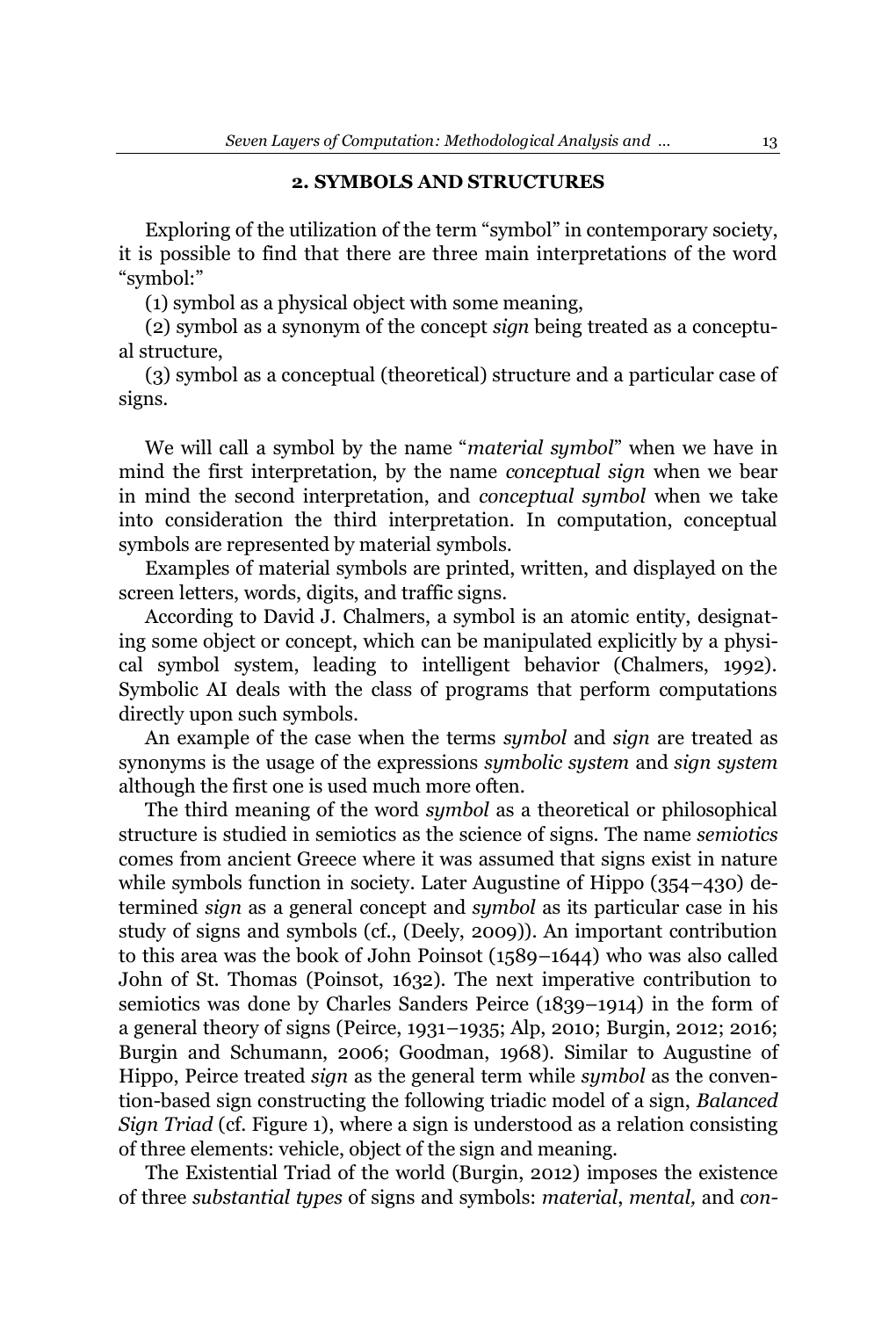*ceptual* signs/symbols, which belong to the physical world, mental word, and the structural world, correspondingly.



**Figure 1**. The Balanced Sign Triad or Sign Triangle of Peirce

Usually, when people speak or write about symbols, they mean material symbols. Note that material symbols are not only as individual aggregates of points, such as *a* or 3, written or printed on paper or displayed on the screen. Electrical charges, stones or pebbles can be also material symbols of numbers.

The Balanced Sign Triad of Peirce agreeably correlates with the Existential Triad of the world, which is formed of three basic components: the Physical World, the Mental World, and the World of Structures (Burgin, 2012). In Peirce's triad, the *name* corresponds to the World of Structures as a syntactic system, the *object*/thing corresponds to the Physical World, and the *meaning*/interpretant corresponds to the Mental World as a semantic system. At the same time, the *object* can be non-material and thus, beyond the Physical World. Nevertheless, the object is always closer to the Physical World. On the one hand, this implies that the Balanced Sign Triad of Peirce is homomorphic to the Existential Triad of the world, while on the other hand, it demonstrates fractality of the Existential Triad of the world, which is repeated in a diversity of other natural and artificial systems.

We remind that a *fractal* is a complex system displaying self-similarity across different scales (cf., for example, (Mandelbrot, 1983; Edgar, 2008)). In other words, *fractality* means that the structure of the whole is repeated/reflected in the structure of its parts on many levels (cf., for example, (Coleman and Pietronero, 1992; Calcagni, 2010)). It is possible to find formalized mathematical definition of fractals in (Lapidus, et al, 2017).

According to Peirce, there are three *relational types* of signs: *icon*, *index*, and *symbol*. Thus, as a particular case of signs, a conceptual symbol has the sign triad of Peirce is its structure.

**Definition 2.1.** An *icon* is an image of the object it signifies.

Photographs at the level of direct resemblance or likeness are prototypical examples of icons. Computer icons helped popularize the word being, as well as the pictographs such as those used on "pedestrian crossing" signs, typical examples of icons. There is no real connection between an object and its icon other than the likeness, so the mind itself is required to see the similarity and associate the two. A characteristic of the icon is that by observing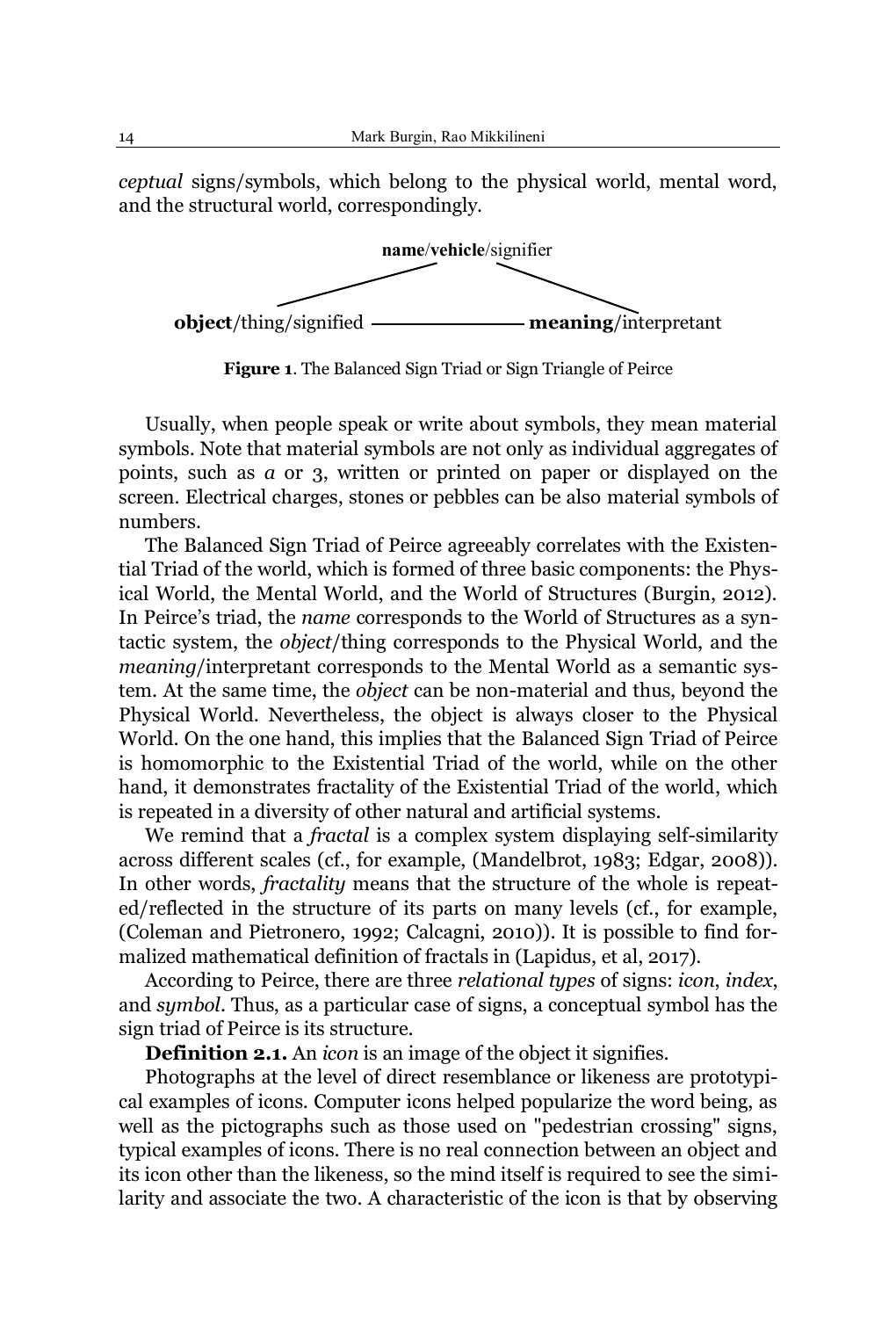it, we can derive information about its object. The more simplified the image, the less it is possible to learn. No other kind of signs gives that kind of information.

Peirce further divides icons into three kinds:

- *² images* have the simplest quality, the similarity of aspect, while portraits, photographs, and computer icons are images.
- *² diagrams* represent relationships of parts rather than tangible features, while block schemes, flowcharts, and algebraic formulae are diagrams.
- *² metaphors* possess a similarity of character, representing an object by using parallelism in some other object being widely used in poetry and language.

One more type of signs *index* has a causal and/or sequential relationship to its object. A key to understanding indices (or indexes) is the verb "indicate," of which "index" is substantive. For instance, directly perceivable events that can act as a reference to events that are not directly perceivable, or in other words, something visible that indicates something out of sight, are indices. You may not see a fire, but you do see the smoke and that indicates to you that a fire is burning and the smoke is its index. Such words as *this*, *that*, *these*, and *those* are also indices. The nature of the index can be unrelated to that of the signified, but the connection with it is logical and organic, e.g., the two elements are inseparable, and there is little or no participation of the mind to see this connection. Indices are generally non-deliberate, although written or printed arrows are just one example of deliberate ones.

A *symbol* represents something in a completely arbitrary relationship with its object. The connection between the signifier/name and signified/object depends entirely on the observer, or more exactly, what the observer was taught. Symbols are subjective. Their relation to the signified object is dictated either by social and cultural conventions or by habit. Words are the best example of symbols. Whether as a group of sounds or a group of characters, they are only linked to their signified because people decide they are and because the connection is neither physical nor logical, words change the meaning or objects change names as time goes by. Here it all happens in mentality and depends on it.

Note that contrary to Peirce, the French linguist Ferdinand de Saussure (1857±1913) understood the concept *sign* as a subcategory of the concept *symbol*. This relation is represented by the *Dyadic Sign Triad* of Saussure and is presented in Figure 2 (Saussure, 1916).

Signification

 $sign \longrightarrow$  signified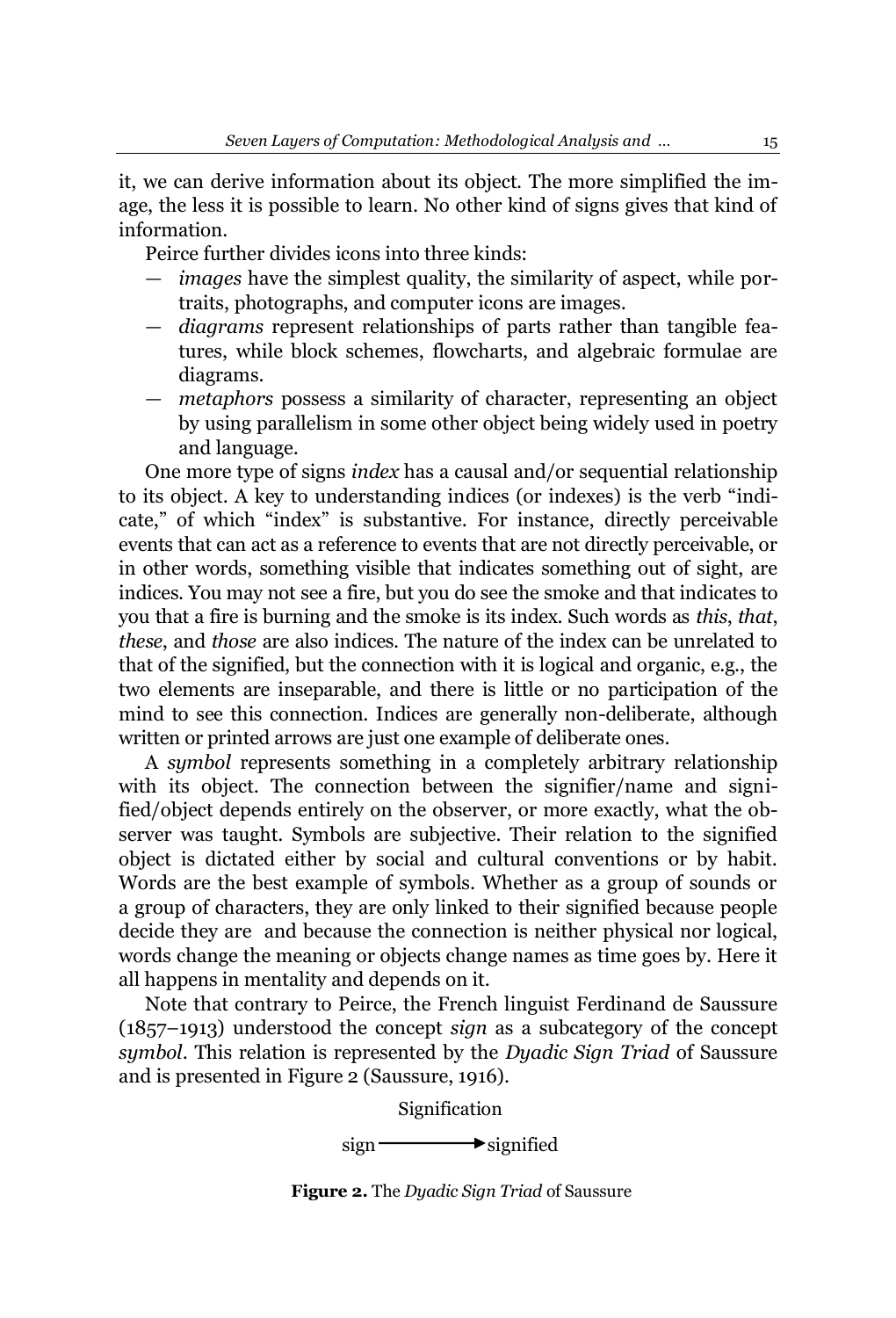Note that this triad is a kind of the fundamental triad (Burgin, 2011). Indeed, we have the following definition.

**Definition 2.2.**(a) A *basic named set*, also called a *basic fundamental triad*, is a triad  $X = (X, f, N)$  with the following visual (graphic) representation:



(b) A *bidirectional named set*, also called a *bidirectional fundamental triad*, is a triad  $X = (X, f, Z)$  with the following visual (graphic) representation:



The theory of named sets provides unified foundation of mathematics encompassing set theory, logic, category theory and homotopy type theory as its subtheories (Burgin, 2004). Moreover, it is proved that all mathematical structures, e.g., functions, relations, graphs, categories, functors, operators, and topological spaces, are either named sets or systems of named sets (Burgin, 2011).

Returning to the concept of sign, we see that in contrast to de Saussure and Peirce, Morris defines *sign* in a dynamic way relative to some interpreter. He writes that *S* is a sign (the sign name) of an object or objects *D* for an interpreter *I* to the degree that *I* takes the account of *D* in virtue of the presence of *S* (Morris, 1938). Thus, the object *S* becomes a sign only if somebody (an interpreter) interprets *S* as a sign (the sign name). This gives us the following diagram.



**Figure 3**. The *Dynamic Sign Triad* of Morris

According to Morris, the sign name is what supports the triadic relation of the sign with other signs, with designated objects and with the subjects using the sign. These relations are represented by the corresponding fields of semiotics.

The Dynamic Sign Triad of Morris also correlates with the Existential Triad of the world. In Morris' triad, the name corresponds to the World of Structures as a syntactic system, the *object* can be associated with the Physi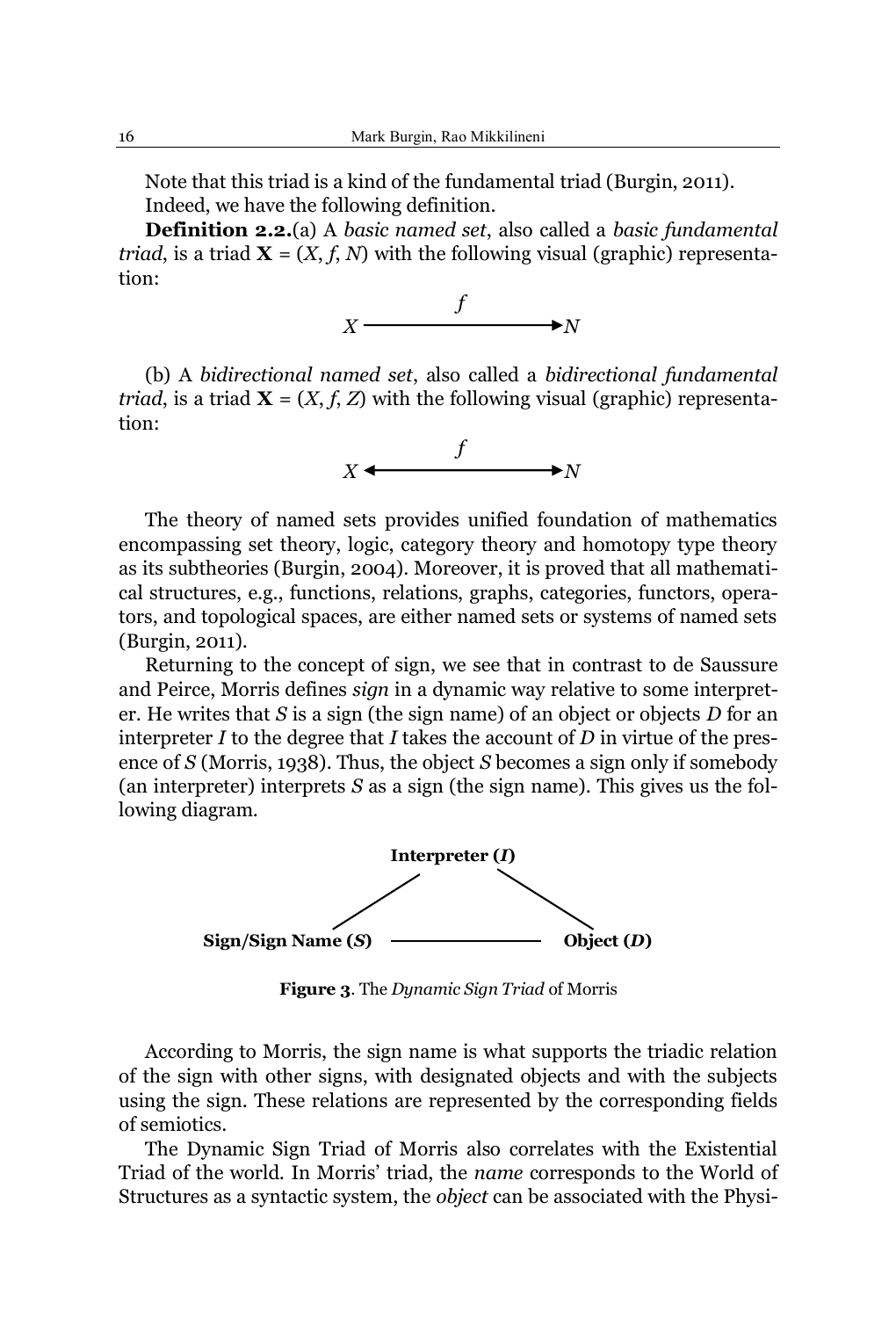cal World, and the *Interpreter* corresponds to the Mental World as a system mentality that comprehends *S* as a sign (symbol). At the same time, the *object* can be non-material and thus, beyond the Physical World. Nevertheless, the object is always closer to the Physical World. On the one hand, this implies that the Peircean triad is homomorphic to the Existential Triad of the world, while on the other hand, it demonstrates fractality of the Existential Triad of the world, which is repeated in a diversity of other natural and artificial systems.

Observing symbols and signs, we can see their inherent relation to concepts. Indeed, let us look at the Concept Triangle of Russell presented in Figure 4 (Russell, 1905). Then taking Denotation as an Object, we come from the Concept Triangle of Russell to the Balanced Sign Triad (Sign Triangle) of Peirce while interpreting Object as Denotation, we come from the Sign Triangle of Peirce to the Concept Triangle of Russell.



**Figure 4.** The *Concept Triangle* of Russell

The most advanced model of concepts—the Representational Triad presented in Figure 5 is homomorphic to the Dyadic Sign Triad of Saussure (Burgin and Gorsky, 1991; Burgin, 2012). At the same time, both of them are particular cases of the fundamental triad.

Concept Name  $\longrightarrow$  Conceptual Representative

**Figure 5.** The Representational Triad of a Concept

Signs, symbols, and concepts are structures. Computations are performed by operation with structures. That is why we present the exact definition of a structure.

Traditionally it is defined as follows (cf., for example, (Robinson, 1963; Grossmann, 1990; Tegmark, 2008)):

**Definition 2.3.** A *structure* is (a representation of) a complex entity that consists of parts in relations to each other.

However, it was demonstrated that this definition is essentially incomplete. A more comprehensive formal definition was suggested by Bourbaki in the case of mathematical structures (Bourbaki, 1957).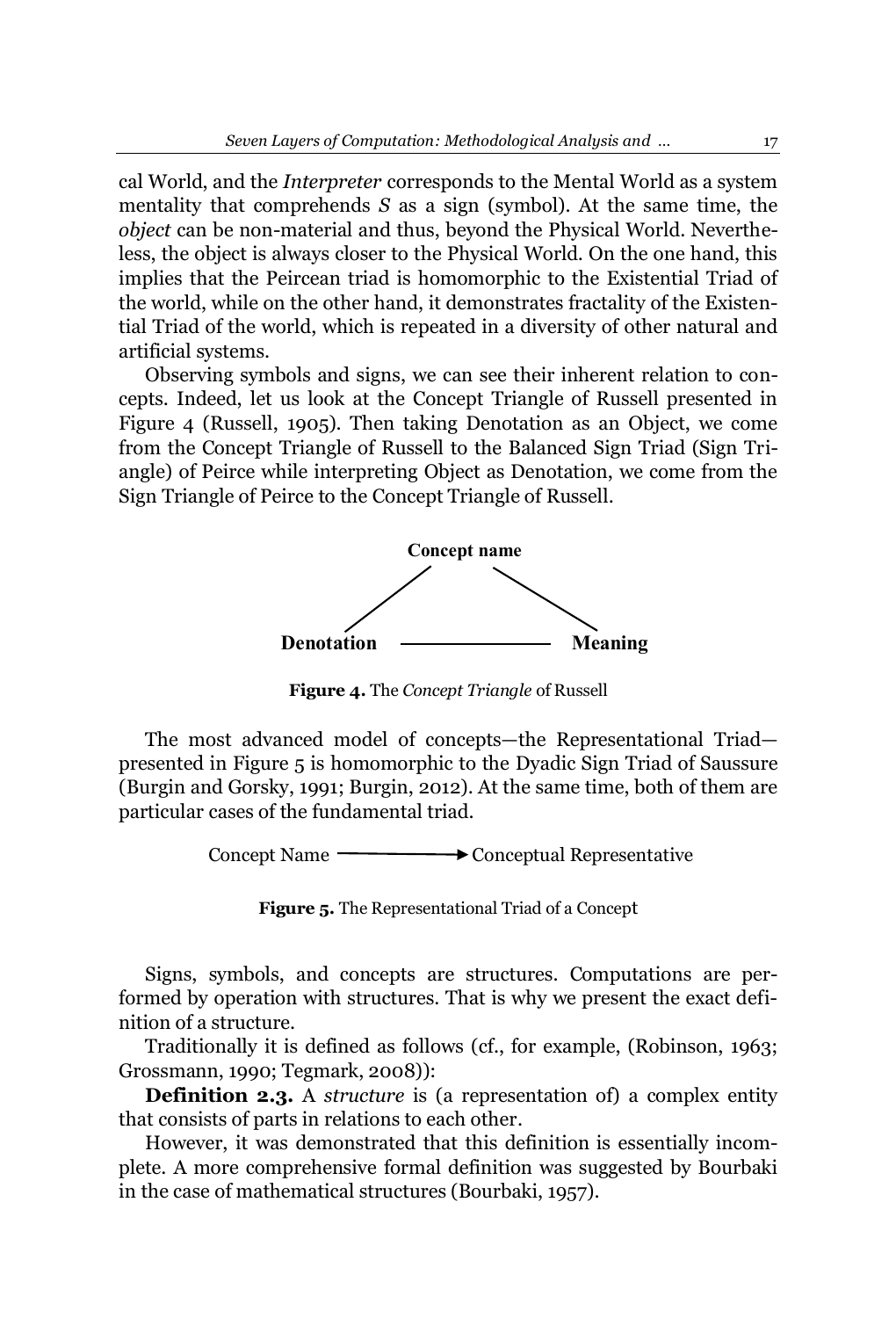It is necessary to remark that Bourbaki (1957; 1960) also elaborated a formal definition of a general mathematical structure as a very abstract concept. Here we provide a short description of the formal definition from (Bourbaki, 1960) omitting some formal details and expressions.

Bourbaki start their definition of a structure  $\Sigma$  with a finite sequence of ordered pairs of whole numbers, calling this sequence an *echelon construction scheme.* Then taking such a scheme *S* and *n* terms  $E_1, E_2, E_3, \ldots, E_n$ , which denote (name) sets, in a formal theory **T** that is stronger that a theory of sets, such as ZF, they build an *echelon construction E* of the scheme *S* on the sets  $E_1, E_2, E_3, \ldots, E_n$ , which are taken as the building blocks of the inductive construction employed by Bourbaki. Each step of this construction consists either of taking the Cartesian product  $(E \times F)$  of two sets obtained in the preceding steps or of taking the power set  $2^D$  of the set *D* obtained in the previous steps. This echelon construction of the scheme *S* is a sequence of terms in the theory **T** built according to the scheme *S*. After building this construction, Bourbaki take (in the theory **T**) a formal representation of a group of mappings  $f_i: E_i \to E_i$ '( $i = 1, 2, 3, ...$ , m) and determine *canonical extensions* with the scheme *S* of the mappings *fi* to a mapping of an echelon construction *E* of the scheme *S* on the sets  $E_1, E_2, E_3, \ldots, E_n$ .

After this, Bourbaki characterize a *typification T* of letters  $x_1, x_2, x_3, \ldots$ , *xn* in **T**. Subsequently, they delineate the concept of a *transportable relation* with respect to *T*. Next Bourbaki define (1) a *species of the structure*  $\Sigma$  in **T** as a text that is a combination of letters  $x_1, x_2, x_3, \ldots, x_n, s$ , terms in **T**, (2) a typification  $T\{x_1, x_2, x_3, \ldots, x_n, s\}$  of the letters  $x_1, x_2, x_3, \ldots, x_n, s$  in **T** called the *typical characterization* of the species of the structure  $\Sigma$ , and (3) a relation  $R\{x_1, x_2, x_3, ..., x_n, s\}$  that is transportable with respect to *T* and called the *axiom* of the species of the structure  $\Sigma$ .

To define a "species of structure"  $\Sigma$ , Bourbaki take:

(1) *n* sets  $E_1, E_2, \ldots, E_n$ , as "principal base sets."

(2) *m* sets  $A_1, A_2, \ldots, A_m$ , the "auxiliary base sets", and finally

(3) a specific echelon construction scheme  $S(X_1, X_2, \ldots, X_n, A_1, A_2, \ldots,$ *Am*).

All these auxiliary constructions and definitions allow Bourbaki to define the *structure* of *species*  $\Sigma$ , taking terms  $E_1, E_2, E_3, \dots, E_n$  in the theory **T** as principal base sets. Namely, this construction leads to the following definition (Bourbaki, 1960).

**Definition 2.4.** A term *U* in the theory **T** is called a *structure of species*   $\Sigma$  if the relation

 $T\{E_1, E_2, E_3, \ldots, E_n, U\}$ &  $R\{E_1, E_2, E_3, \ldots, E_n, U\}$ 

is a theorem in **T**.

Covering several pages in the book (Bourbaki, 1960), the completely formalized formal definition of a structure in the sense of Bourbaki is essentially much more complex and much longer than the partially formal definition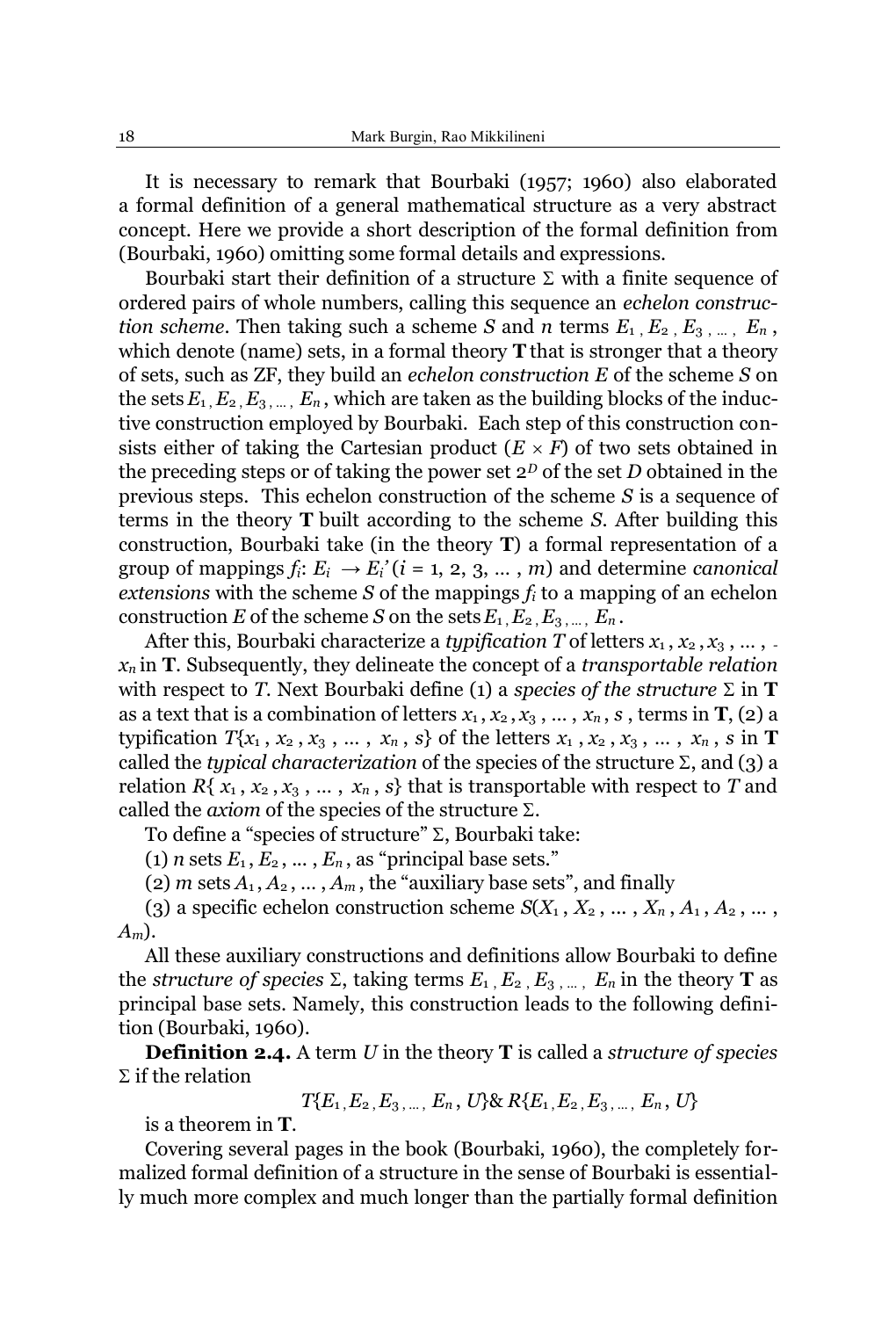given above. Besides, this definition is too abstract and complicated even for the majority of mathematicians, who prefer to use an informal notion of a mathematical structure or the definition where a structure is formalized as a set with relations in this set. As Corry (1996) writes, Bourbaki's concept of *structure* was, from a mathematical point of view, a superfluous undertaking. Even Bourbaki themselves did not use this formalized concept in their later books of the *Eléments* after they had introduced it in *Theory of Sets* (Bourbaki, 1960). However, being overcomplicated, this definition is still incomplete. For instance, this definition does not discern inner and outer structures.

The complete formal definition of a structure was developed in the general theory of structures including both formal and informal forms (Burgin, 2012). Here we give only an informal definition of set-theoretical structures. There are also mereological structures, which are defined and explored in (Burgin, 2012).

**Definition 2.5.** A *structure R* consists of elements/parts and connections/relations of the three categories:

- Connections/relations between (groups of) elements/parts
- *²* Connections/relations between (groups of) elements/parts and (groups of) connections/relations
- *²* Connections/relations between (groups of) connections/relations

Note that elements themselves can be and often are structures. This property is called nesting and is used in many processes to improve their efficiency (Burgin, 2020).

Structures, elements of which are also structures, are called *superstructures*.

According to the general theory of structures (Burgin, 2012), there are three *existential types* of structures:

- 1. Ideal structures
- 2. Abstract structures
- 3. Embedded structures

Embedded structures are structures of physical systems (things), such as tables, trees or cars, and of mental systems, such as thoughts or values. An interesting example of a structure embedded in the mentality of society is a moral space studied in (Boltuc, 2013).

Abstract structures exist in the mentality of people or groups of people and are characterized only by their properties.

Ideal structures dwell in the world of structures described for example in (Burgin, 2017).

This world is the scientific incarnation of the world of Plato Ideas (Forms). Indeed, for millennia, the enigma of the world of Ideas or Forms, which Plato suggested and advocated, has been challenging the most prominent thinkers of the humankind. The solution to this problem was found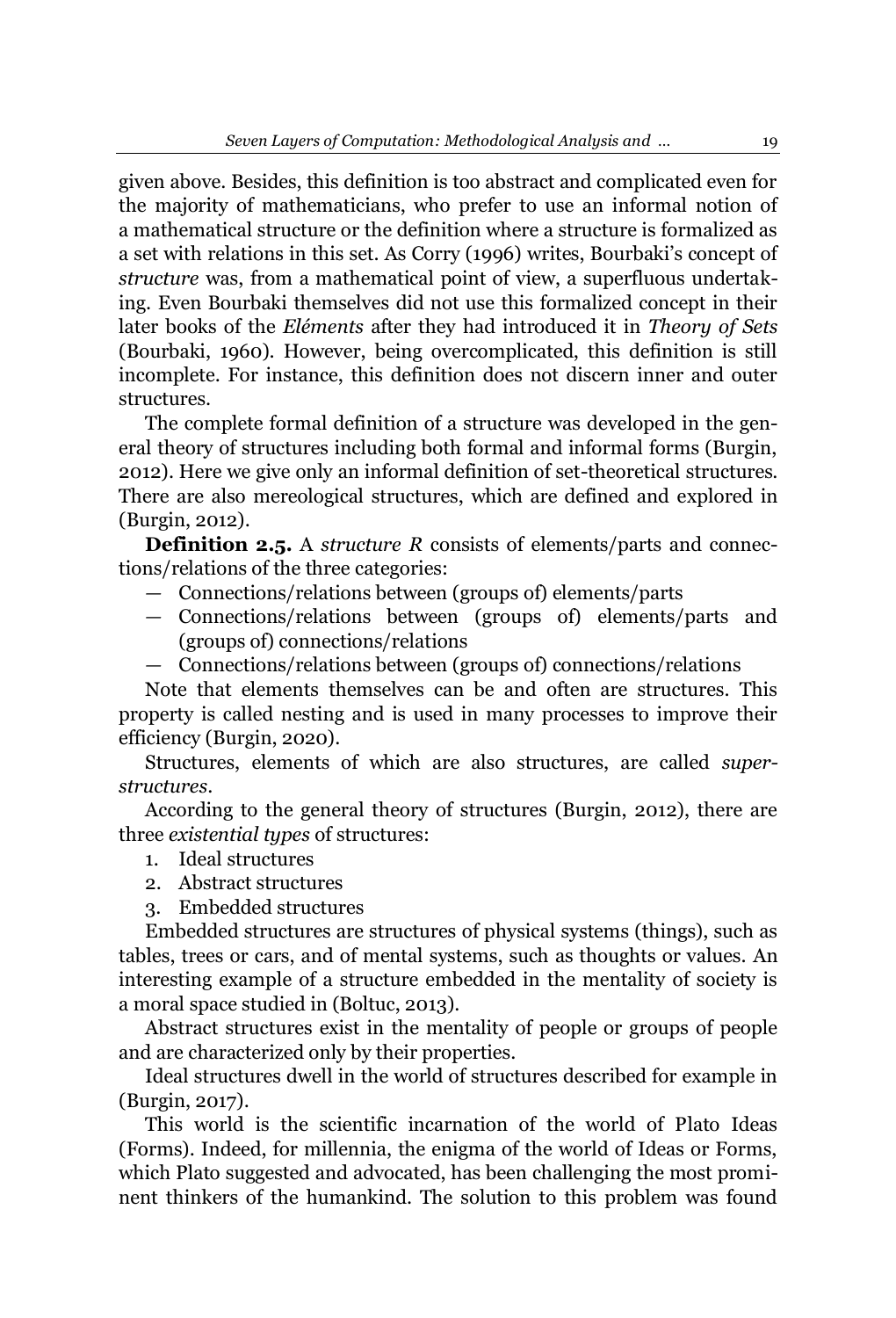only recently. Namely, an Idea/Form in the Platoތs sense can be interpreted as a scientific object called a structure. The difference is that Plato Ideas/Forms do not have a rigorous inclusive definition while structures have an accurate definition in the general theory of structures (Burgin, 2012). Based on this definition, it was demonstrated that structures have the basic properties of Platoތs Ideas. In addition, it was proved the existence the world of ideal structures (Burgin, 2017).

It is also important that it was possible to discover the most basic atomic structure in the world of structures. It is called *fundamental triad* or *named set* (Burgin, 2011). Its definition is given in Section 2. Any structure is either a fundamental triad (named set) or is built of some number of fundamental triads (named sets). It means that the discovery of fundamental triad (named set) actually accomplished the search at first of philosophers and later of physicists for the entity out of which everything in the world is built. In this sense, the theory of named sets is the theory of everything (Burgin, 2011).

Assessing the place of structures in the world and their roles, it was found in the general theory of structures (Burgin, 2012) that systems have five substantive types of structures: *inner*, *internal*, *intermediary*, *outer,* and *external* structures.

According to the general theory of structures, we have the following definitions of these types:

**Definition 2.6.** (a) An *internal structure TQ* of a system *R* contains only inner structural parts, components and elements, i.e., parts, components and elements of *R*, relations between these parts, components and elements, relations between these parts, components, elements and relations from *TQ* and relations between relations from *TQ*.

(b) An *inner structure IQ* of a system *R* is a substructure of an internal structure *TQ* of *R*, where *IQ* is obtained by exclusion of (1) the whole system *R* as a part, component or element of itself and (2) all relations that include *R*.

(c) An *external structure EQ* of a system *R* is an extension of the internal structure, in which other systems, their parts, components and elements are included, as well as relations between all these included parts, components and elements, relations between these parts, components, elements and relations from *EQ* and relations between relations from *EQ*.

(d) An *intermediate structure MQ* of a system *R* is a substructure of an external structure *EQ* of *R*, where *MQ* is obtained by exclusion of (1) the whole system *R* and other systems from *EQ*, as well as (2) all relations that include these systems.

(e) An *outer structure OQ* of a system *R* is an inner structure of a system *U* in which *R* is only one of the inner elements of the inner structure *IQ* of the system *U*.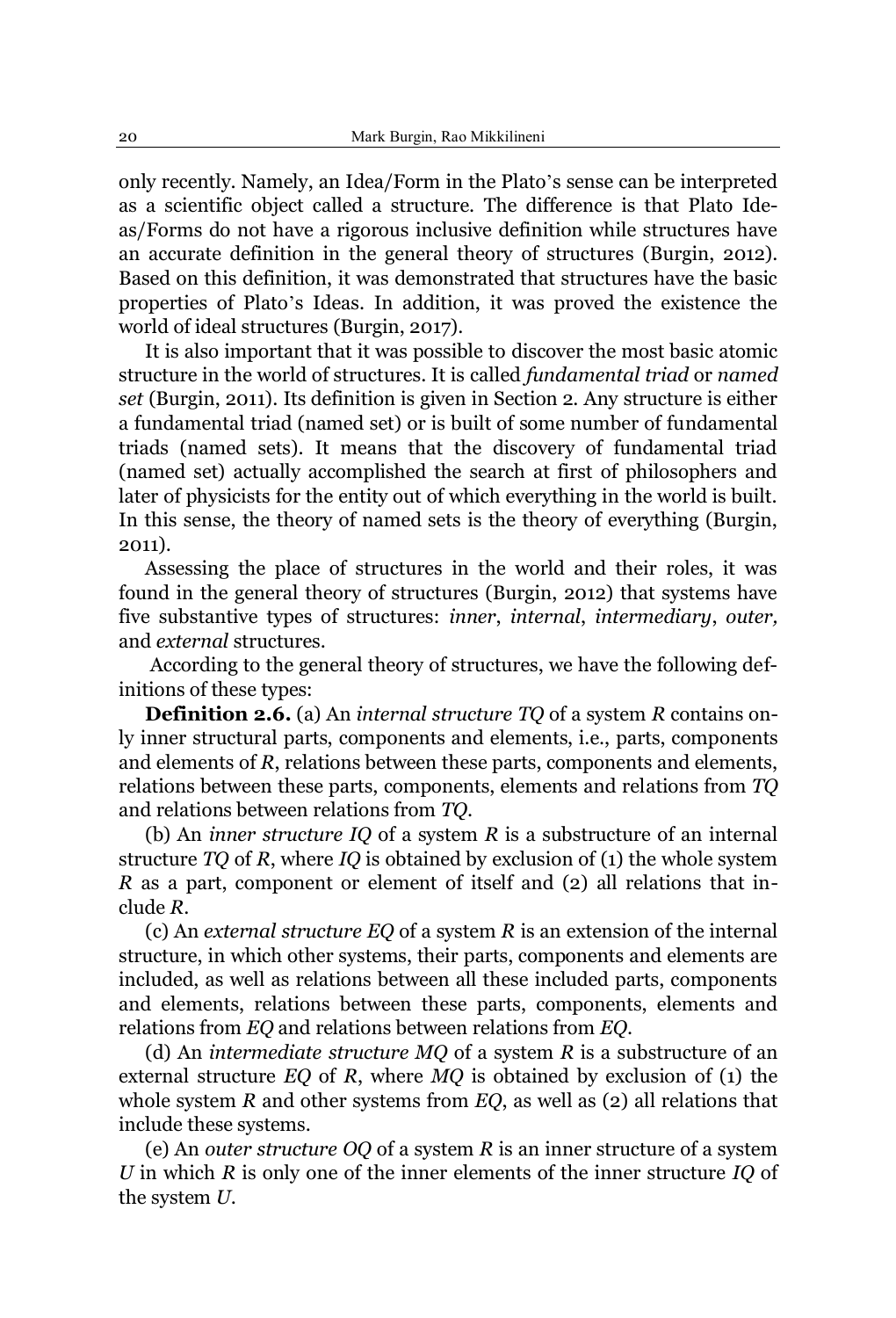It is also possible to classify structures by their elements. It results in three pure classes of structures:

- *² Subsymbolic structures* have only elements that are not treated as symbols but as parts of symbols
- $-$  *Symbolic structures* have only elements that are treated as symbols
- *² Super-symbolic structures* have elements that are assembled from symbols

Examples of subsymbolic structures are sets of pixels on the screen of a computer, tablet or TV set.

Symbolic structures are composed of symbols in a simple way, that is, these structures have low structural complexity. Symbols, words, texts as a linear composition of words, and sets are symbolic structures.

Letters and digits are paradigmatic examples of symbols while words and numerals are examples of symbolic structures.

Texts, hypertexts, and diagrams are examples of super-symbolic structures.

In addition, there are *mixed structures*, which have elements of both types:

- $-$  *Hybrid structures* have both elements that are comprehended as symbols and elements that are treated as parts of symbols
- *² Fused structures* have both elements that are recognized as symbols and elements that are operated as super-symbolic structures, for example, as assemblages of symbols
- *² Blended structures* have both elements that are identified with subsymbols and elements that form super-symbolic structures, for example, as assemblages of symbols
- *Symbiotic structures* have elements of all three pure types

According to the general theory of structures, there is a hierarchy of structures composed of different orders of structures (Burgin, 2017).

Let us consider the mathematical formalization of the two first levels of this hierarchy.

**Definition 2.7** (Burgin, 2012)**.** A *first-order structure* is a triad of the form

$$
A=(A,r,\boldsymbol{R})
$$

In this expression, we have:

 $-$  the set *A*, which is called the *substance* of the structure *A* and consists of elements of the structure *A*, which are called *structure elements* of the structure *A*

 $-$  the set  $\mathcal{R}$ , which is called the *arrangement* of the structure A and consists of relations between elements from *A* in the structure *A*, which have the first order and are called *structure relations* of the structure *A*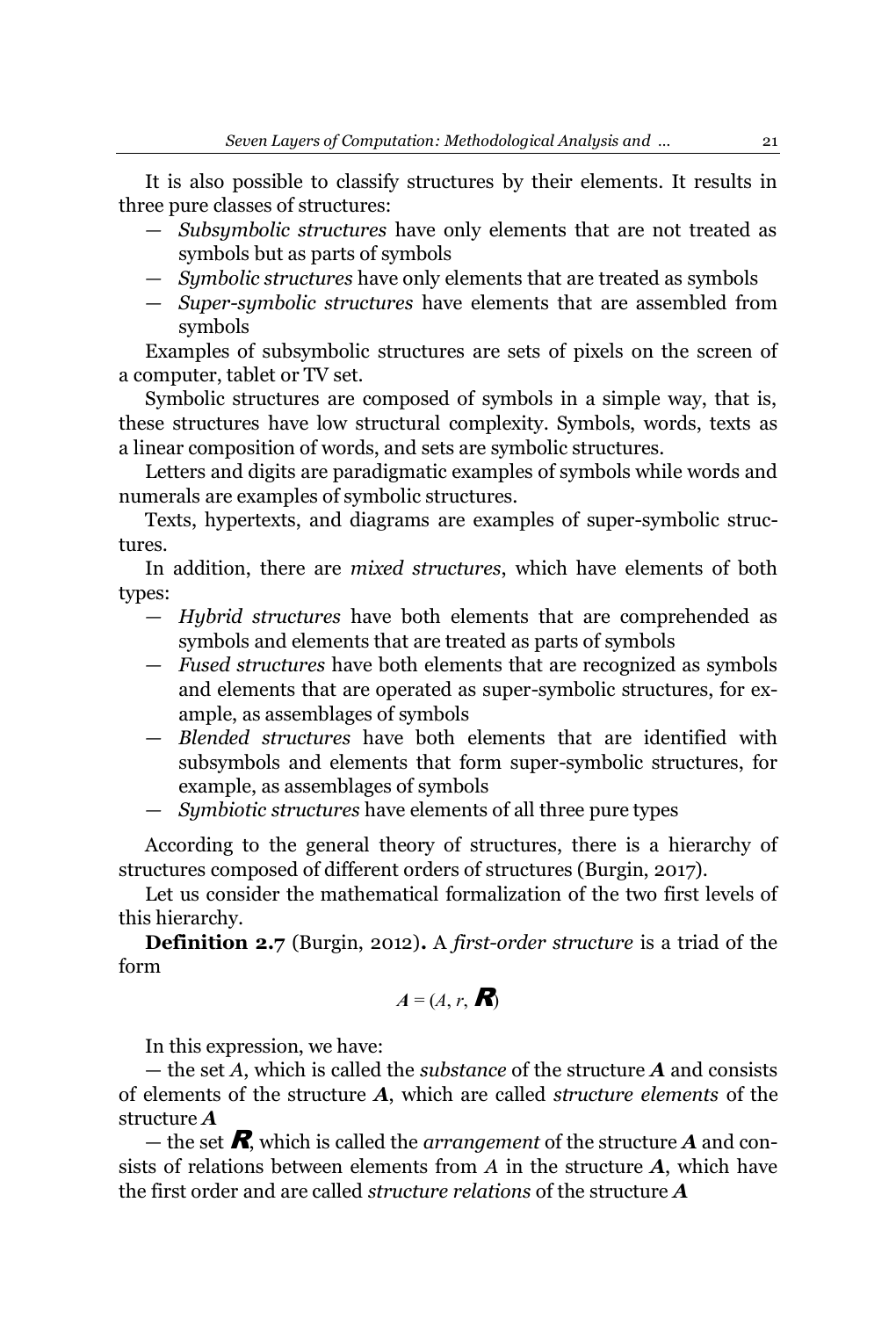$-$  the *incidence relation r*, which connects groups of elements from *A* with the names of relations from  $\mathbf{R}$ 

## **Examples of structures of the first order**:

The order relation:  $1 < 2 < 3 < 4 < 5$ A string:  $a - b - c - d - e$ A word:  $s - e - v - e - n$ 

**Definition 2.8** (Burgin, 2012)**.** A *second-order structure* is a triad of the form

$$
\mathbf{A} = (A, r, \mathbf{R})
$$

Here

 $-$  the set *A*, which is called the *substance* of the structure *A* and consists of elements of the structure *A*, which are called *structure elements* of the structure *A*

 $-$  the set  $\mathbf{R}$ , which is called the *arrangement* of the structure  $\mathbf{A}$  and consists of relations in the structure *A*, which are called *structure relations* of the structure *A*

 $- r$  is the incidence relation that connects groups of elements from  $A$ and/or relations from  $\mathbf{\mathcal{R}}$  with names of relations from  $\mathbf{\mathcal{R}}$ 

 $\bm{R}$  =  $\bm{R}$   $\cup$   $\bm{R}$   $\cup$   $\bm{R}$ 

 $\blacktriangleright$  **R**<sub>1</sub> is the set of relations between the elements from the set A

 $\overline{\mathbf{R}}_2$  is the set of relations in the set  $\overline{\mathbf{R}}_1$ , i.e., elements from  $\overline{\mathbf{R}}_2$  are relations between relations from  $R_1$ 

 $\overline{\mathbf{R}}_3$  is the set of relations between elements from *A* and relations from  $R<sub>1</sub>$ 

Relations from  $\mathcal{R}_2$  and  $\mathcal{R}_3$  are called relations of the second order in A.

Second-order structures are used to represent data processed by structural machines of the second order.

Similarly, we determine relations and structures of higher orders.

## **Examples**:

1. The strict order  $\leq$  on numbers is a suborder of the non-strict order  $\leq$  on numbers. This is a relation of the second order.

2. Addition and subtraction are ternary relations. Subtraction is inverse to addition. This is a relation of the second order.

3. A function is a binary relation. When one function is an extension of another function, it defines a relation of the second order.

4. 0 is neutral element with respect to addition. This is a relation of the second order.

5. Taking relations between people, when the relations between A and B are better than the relations between A and D, it defines a relation of the second order.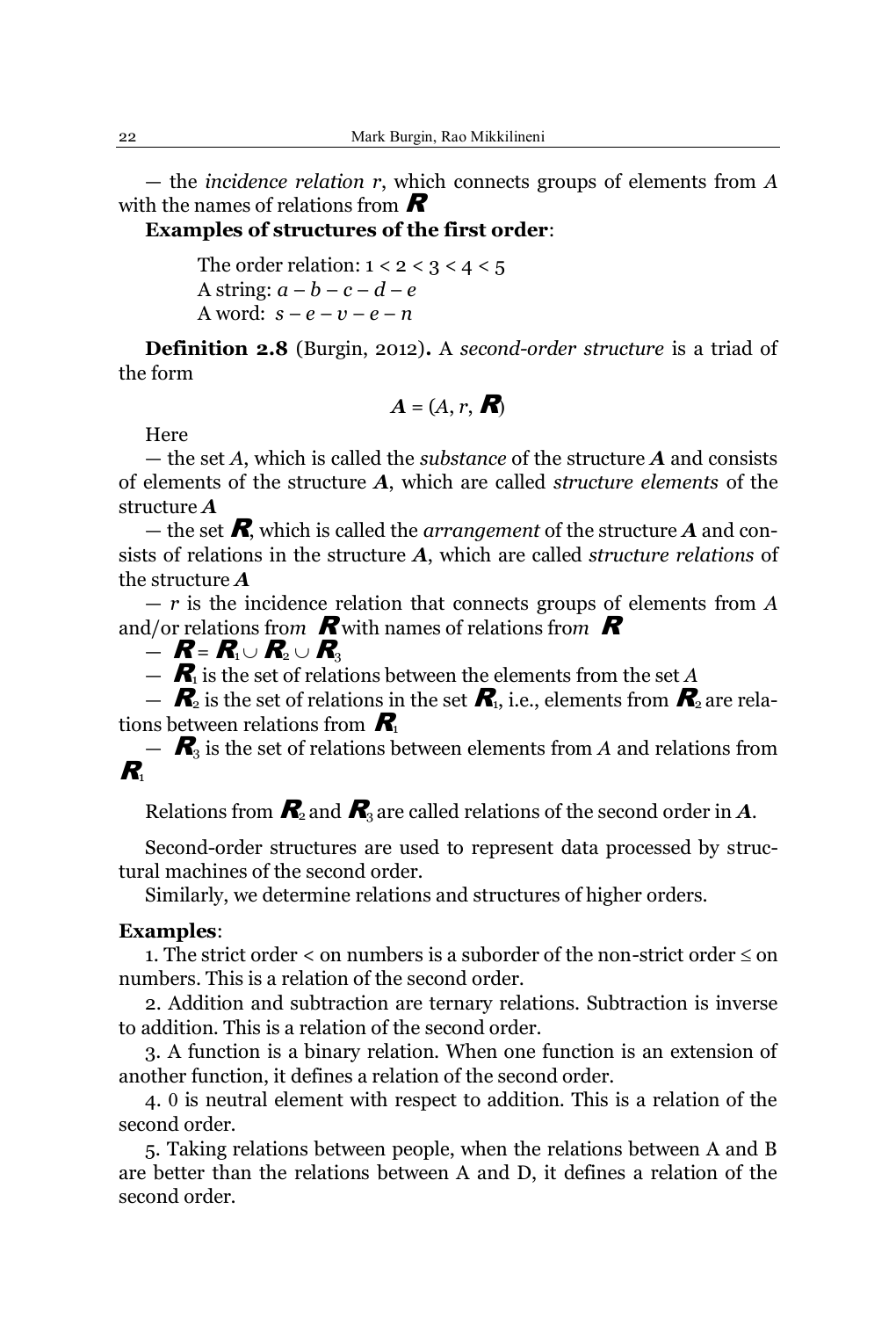In information technology, supercomputers are computers that have essentially better characteristics of information processing in comparison with ordinary computers. Usually, the improved characteristic is the higher speed of computing. In a similar way, superstructures are structures that have essentially higher complexity.

Symbolic superstructures are composed from symbols and symbolic structures. Intricate hypertexts, operational schemas, multicomponent images, and structures of higher order are symbolic superstructures.

Now let us analyze how operating with different types of structures shape specific types of information processing in general and computation in particular.

## **3. SUBSYMBOLIC COMPUTATIONS IN NATURE AND ARTIFICIAL DEVICES**

Although there are different definitions of subsymbolic computation, here we uphold the following definition.

**Definition 3.1.** *Subsymbolic computation* is computation in which elements of processed data are not interpreted as symbols or sets of symbols by the computing system.

This well correlates with the opinion that in a system performing subsymbolic computation, the objects of computation are more fine-grained than the objects of semantic interpretation (Chalmers, 1992).

For instance, it is often assumed that the tokens manipulated by neural networks performing primitive operations are subsymbolic as they are located at a level lower than that of the symbols (Rumelhart, McClelland, 1986; Smolensky, 1988). Examples of such tokens are the activation values of neurons. In many cases, in a system performing subsymbolic computation, the computational level lies beneath the representational level (Chalmers, 1992).

Starting from the last quarter of the 19th century, there was an assumption in computer science, artificial intelligence and cognitive sciences that neural networks, which represent the connectionist model, perform subsymbolic computations. For instance, Smolensky introduced the following Subsymbolic Hypothesis as "the cornerstone of the subsymbolic paradigm":

"The intuitive processor is a subconceptual connectionist dynamical system that does not admit a complete, formal, and precise conceptual level descrip- $\lim$ ." (Smolensky, 1988)

A paradigmatic example of subsymbolic computations is provided by artificial neural network, which lately became extremely popular due to their ability to perform deep learning.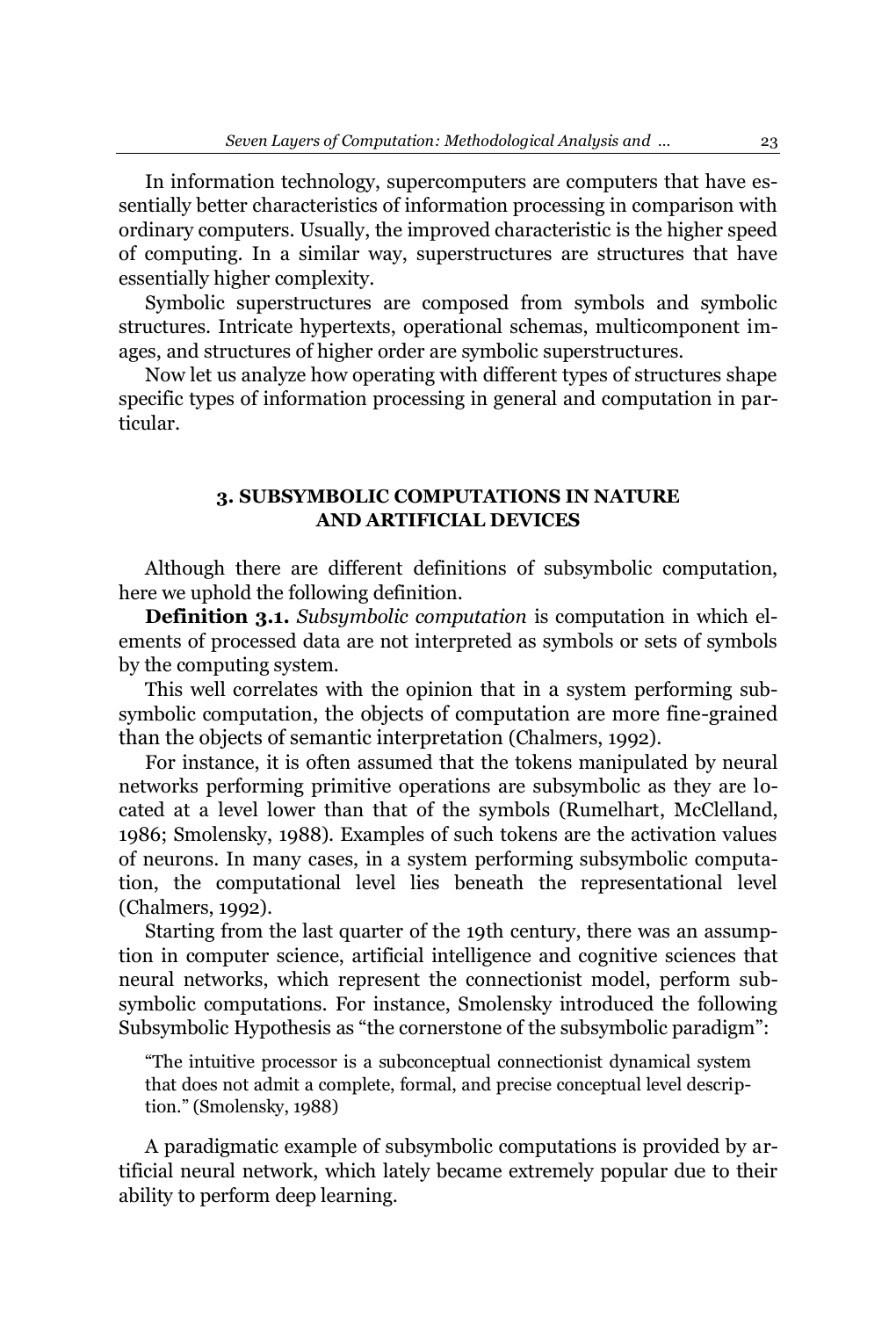Analog computing is another important form of subsymbolic computations.

In comparison with symbolic computation, subsymbolic computation has the following advantages (Kwasny, Faisal, 1992):

- $-$  It is more robust in noisy conditions
- $-$  Provides better performance for analog data
- $-$  It demands less knowledge upfront
- $-$  It is easier for scaling up
- *²* It better adapts to Big Data
- $-$  It is better for perceptual problems
- $-$  It is more useful for building models in neuroscience

Indeed, now the prevailing opinion of neuroscientists is that intuitive mental processes that internal functioning of the brain does not utilize a symbolic description but require subsymbolic descriptions inherent for connectionist architecture. As a result, the subsymbolic paradigm provides better means for modeling the capabilities of the brain, which also implies reduction of mental to neural computation.

## **4. SYMBOLIC COMPUTATIONS AS THE BASIC FORM OF ALGORITHMIC INFORMATION PROCESSING**

Now we come to symbolic computations. In contrast to subsymbolic computation, in a system performing subsymbolic computation, the objects of computation are also objects of semantic interpretation and very often the computational level coincides with the representational level (Chalmers, 1992).

**Definition 4.1.** *Symbolic computation* is computation in which elements of processed data are interpreted as symbols by the computing system and computation is performed by the individual transformation of these symbols.

Turing machines are the paragon of automata performing symbolic computations. Indeed, on each step of its computation a Turing machine, observes a symbol in a cell of its tape and eventually changes this symbol to another symbol before moving to another cell.

In comparison with subsymbolic computation, symbolic computation has the following advantages (Kwasny, Faisal, 1992):

- $-$  In it, introspection more useful for coding
- $-$  It is easier to debug
- $-$  It is easier to understand and explain
- $-$  It is easier to control
- $-$  It is more efficient for solving abstract problems
- It is better adapted for explaining people's thinking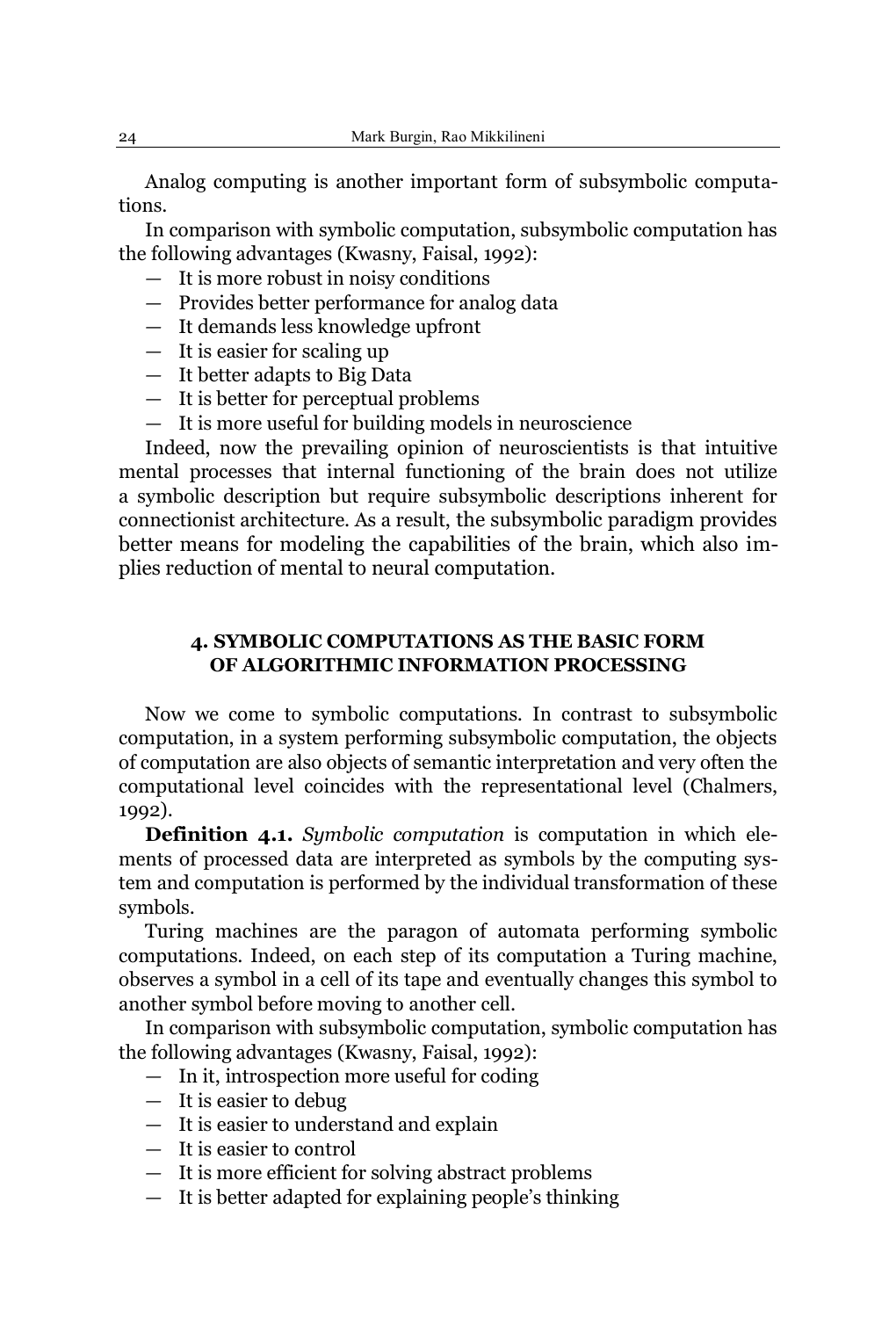At the same time, the symbolic/subsymbolic distinction does not imply the architectural dissimilarity (Chalmers, 2018). Indeed, on the one hand, Turing machines can and contemporary digital computers do simulate neural networks, which are paradigm examples of subsymbolic computation. On the other hand, neural-network can precisely model Turing machines (Siegelman, 1999).

Connectionist paradigm also does not contradict the possibility to imply it using symbolic computation. Indeed, cellular automata have the connectionist architecture but each cell of these automata performs symbolic computation (cf., for example, (Burgin, 2005)).

Now we can describe the new type of computation.

## **5. SUPER-SYMBOLIC COMPUTATIONS AS A NEW DIMENSION OF INFORMATION PROCESSING**

Analysis of real-life computations show that computers and other advanced information processing systems, such as the brain, operate not only with symbolic and subsymbolic data but also with essentially more advanced structures.

**Definition 5.1.** Computation is *super-symbolic* when symbolic structures of higher orders and superstructures are transformed as holistic objects.

This contrasts symbolic computations where symbolic structures are transformed by operating with separate symbols.

Super-symbolic (transcendent) computation is a model of functioning of the right hemisphere of the brain. Indeed, processing images of material systems by transformations of holistic shapes is an example of supersymbolic computation.

One more important example of super-symbolic computation is operation with schemas (Burgin, Mikkilineni, 2021). These processes are very important for the functioning of the mind because the framework of schema theory can provide a better bridge from human psychology to brain theory than that offered by the symbol systems (Arbib, 2021).

The advantage of the super-symbolic (transcendent) computing is its ability to operate big formal and informal systems of data and knowledge with high efficiency. That is why the implementation of super-symbolic computing is the way to the solution of the problem of big data and information overflow.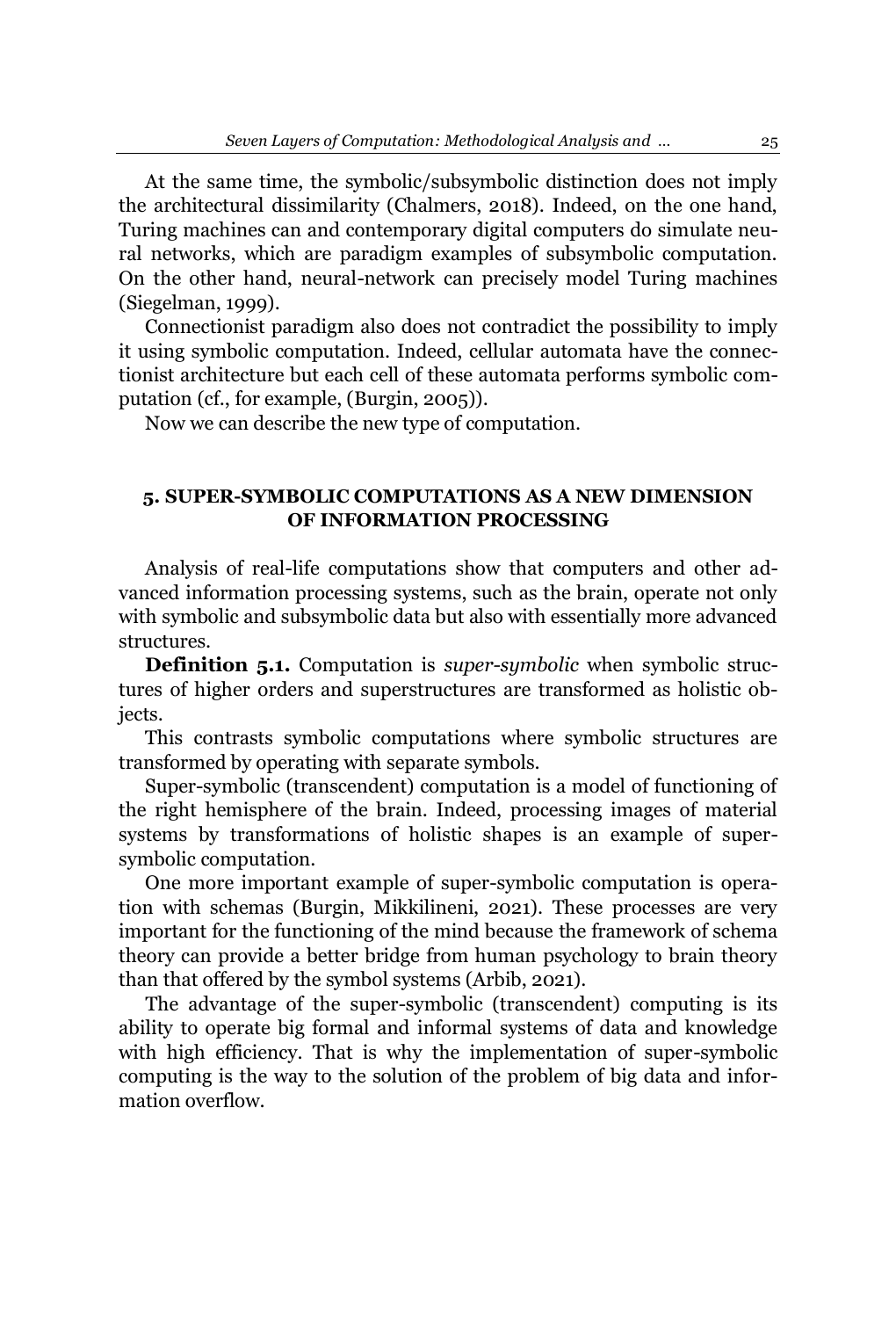## **6. AMALGAMATED LEVELS OF COMPUTATION**

The combinations of pure types give mixed types of information processing. The first step in this direction gives us *hybrid computation*, which comprises both symbolic and subsymbolic computations being a two-fold type of computations (Burgin, Dodig-Crnkovic, 2015). Hybrid computation allows combining advantages of both symbolic and subsymbolic computations.

Researchers found that individual neurons can perform symbolic computations (Cepelewicz, 2020; Gidon, et al, 2020). For instance, it was discovered that individual dendritic compartments can also perform a particular computation—"exclusive OR"—that mathematical theorists had previously categorized as unsolvable by single-neuron systems.

Moreover, some psychologists assume that the roots of arithmetic reside in single neurons (Dehaene, 2002). It means that neural networks in the brain perform both symbolic and subsymbolic computations, i.e., they operate is on the level of hybrid computation.

Conventional models of computation perform either symbolic computation, e.g., finite automata, Turing machines, inductive Turing machines or Random Access Machines (RAM), or subsymbolic computation, e.g., neural networks or cellular automata. New models, such as neural Turing machines (Graves, et al, 2014; Collier, Beel, 2018) or structural machines with symbolic and subsymbolic processors, carry out hybrid computation.

A neural Turing machine is a recurrent neural network with a network controller connected to external memory resources. As a result, it combines subsymbolic computation of neural networks with symbolic computation of Turing machines.

Super-symbolic (intuitive) computation adds one more dimension to the general schema of computational processes. This allows merging this type with already known types brings us to the system of *three twofold types* of computation:

 $-$  *hybrid computation* combines symbolic and subsymbolic computation

 $-$  *blended computation* combines subsymbolic and super-symbolic computation

 $-$  *fused computation* combines symbolic and super-symbolic computation

While it is easy to understand how information processing systems, such as computers or the brain, can perform fused computations, realization of blended computation looks more intriguing. One way to do this is simply to utilize two types of processors in the computing system-processors of one type work with subsymbolic data whereas processors of the other type oper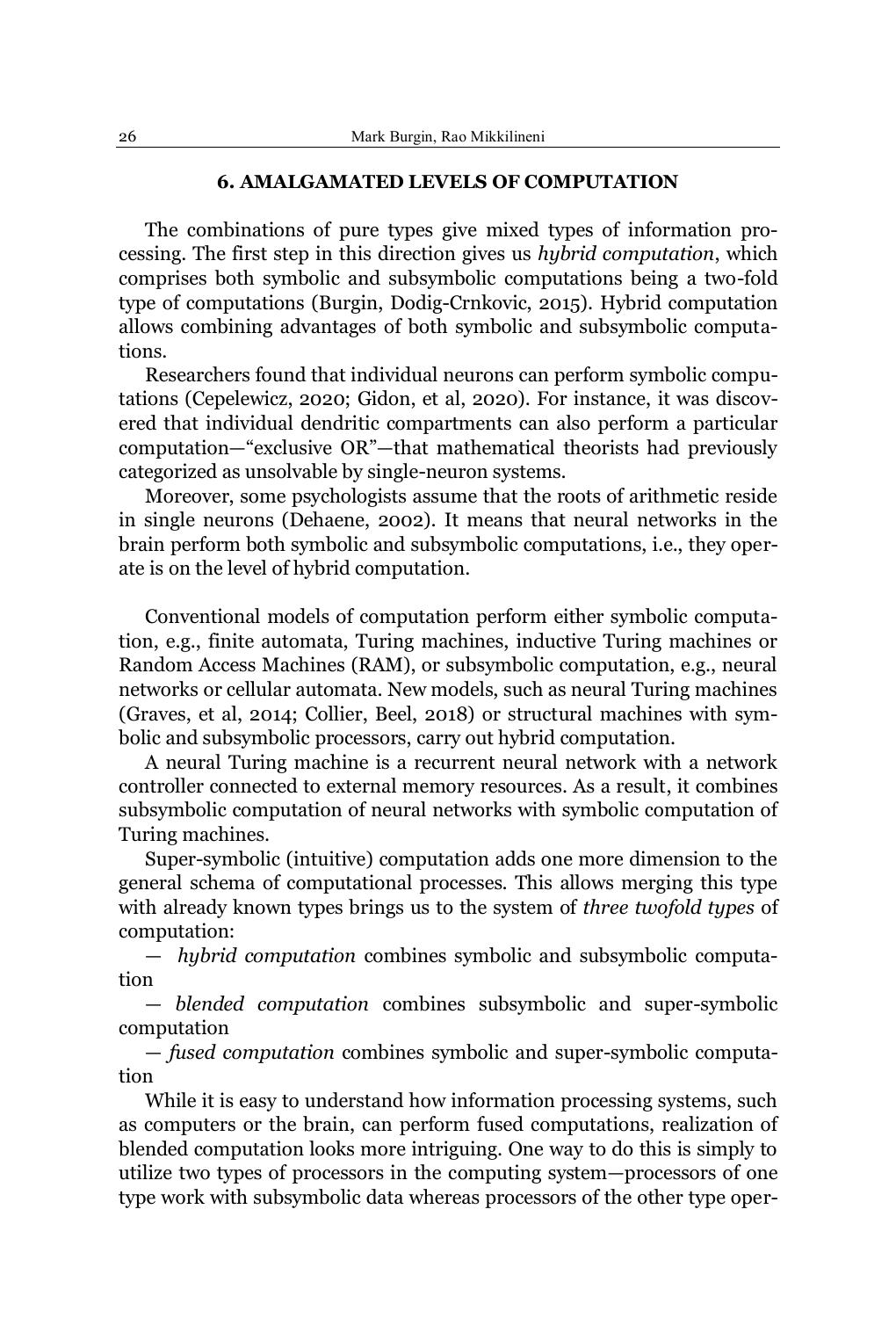ate super-symbolic data. Another mode of blended computation has two stages. At the first stage, the computing system processes subsymbolic input data developing one or several super-structures. These super-structures are handled at the second stage of the computational process. For instance, a neural network can aggregate or find an operational schema and then this schema is used and transformed, for example, improved, by an appropriate assembly of neural networks.

Synthesizing super-symbolic computation with symbolic (rational) computation and subsymbolic (intuitive) computation in one model, we come to *symbiotic computation*. Structural machines with flexible types of processors can accomplish symbiotic computation. Symbiotic computation allows combining advantages of all three pure types of computation representing the entire type of computations.

Thus, there is also one entire type of information processing:

² *symbiotic computation* combines all three pure types of information processing.

It is possible to consider symbiotic computation as the highest level of computation as it comprises all other types of computation.

## **7. OPERATING WITH STRUCTURES AND SCHEMAS**

The identification of the new types of computation needs machines that would be able to perform such computations. Structural machines provide means for all types of computation including symbiotic computation when the machines possess processors of different types (Burgin, Adamatzky, 2017; Burgin, 2020). Let us describe these powerful models of computation.

A structural machine M works with structures of a given type and has three components:

- 1. The *control device CM* regulates the state of the machine *M*
- 2. The (entire) *processor*  $P_M$  performs transformation of the processed structures and its actions (operations) depend on the state of the machine *M* and the state of the processed structures. The entire processor consists of one or several unit processors. When a structural machine is considered only as a theoretical model, it is possible that the entire processor contains infinitely many unit processors.
- 3. The *functional space Sp<sub>M</sub>* consists of three components:
	- The *input space*  $In<sub>M</sub>$ , which contains the input structure(s).
	- The *output space Out<sub>M</sub>*, which contains the output structure(s).
	- The *processing space PS<sub>M</sub>*, in which the input structure(s) is transformed into the output structure(s), which form the results of computation of a structural machine*.*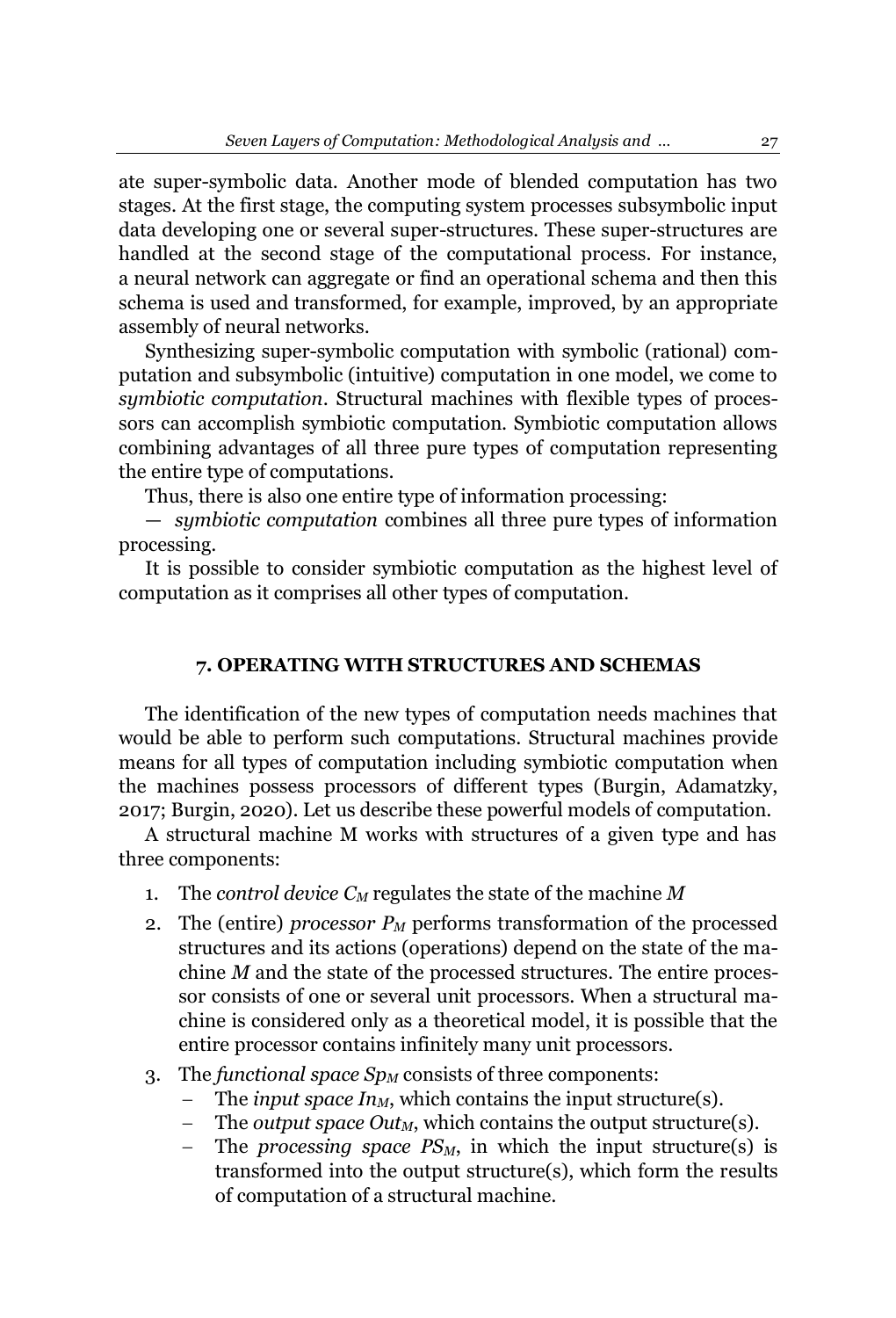Unit processors can move in the processing space performing operations with structures in their neighborhoods according to the rules of their structural machine. Unit processors can function in the centralized mode when they are regulated by the common centralized control device. When the structural machine has the distributed control device, which consists of several unit control devices, the unit processors of this machine can function in two modes: clusterized and totally distributed modes. In the clusterized mode, all unit processors of the structural machine are divided into several groups (clusters) and each group works with its own control device. In a totally distributed mode, each unit processor has its individual control device. This architecture of the structural machine allows considerable flexibility and adaptivity.

Unit processors of one structural machine can be of different types and categories. For instance, it is possible that one unit processor is a Turing machine, another unit processor is a neural network, while the third one is a cellular automaton and one more unit processor is an inductive Turing machine.

It is natural to assume that all structures—the input structures, the output structures and all processed structures—have the same type.

The computation of a structural machine *M* determines the *trajectory of computation*, which is a tree in general case and a sequence when the computation is deterministic and is performed by a single processor unit.

## **8. CONCLUSION**

Information, and the computing structures that process it, play a critical role in how we, as humans, perceive the structural reality that surrounds us and how we interact with it. The Existential Triad of the world derived from the general theory of information describes the three worlds that interact with each other (Burgin, 2012). First, we have the material world, where structures exist and obey the laws of conversion of energy and matter. Biological systems have through evolution, and natural selection developed information processing structures that receive information about other material structures through various senses they have developed using their physical structures.

In addition, there is a mental world encompassing mental structures. Mental structures allow living systems to create and use their "vital potentialities and life processes." According to the general theory of information, knowledge derived from information can be represented in the form of ideal structures consisting of an atomic structure called the "fundamental triad." The fundamental triad (also known as a name set) consists of entities, relationships, and behaviors caused by actions and events that change the state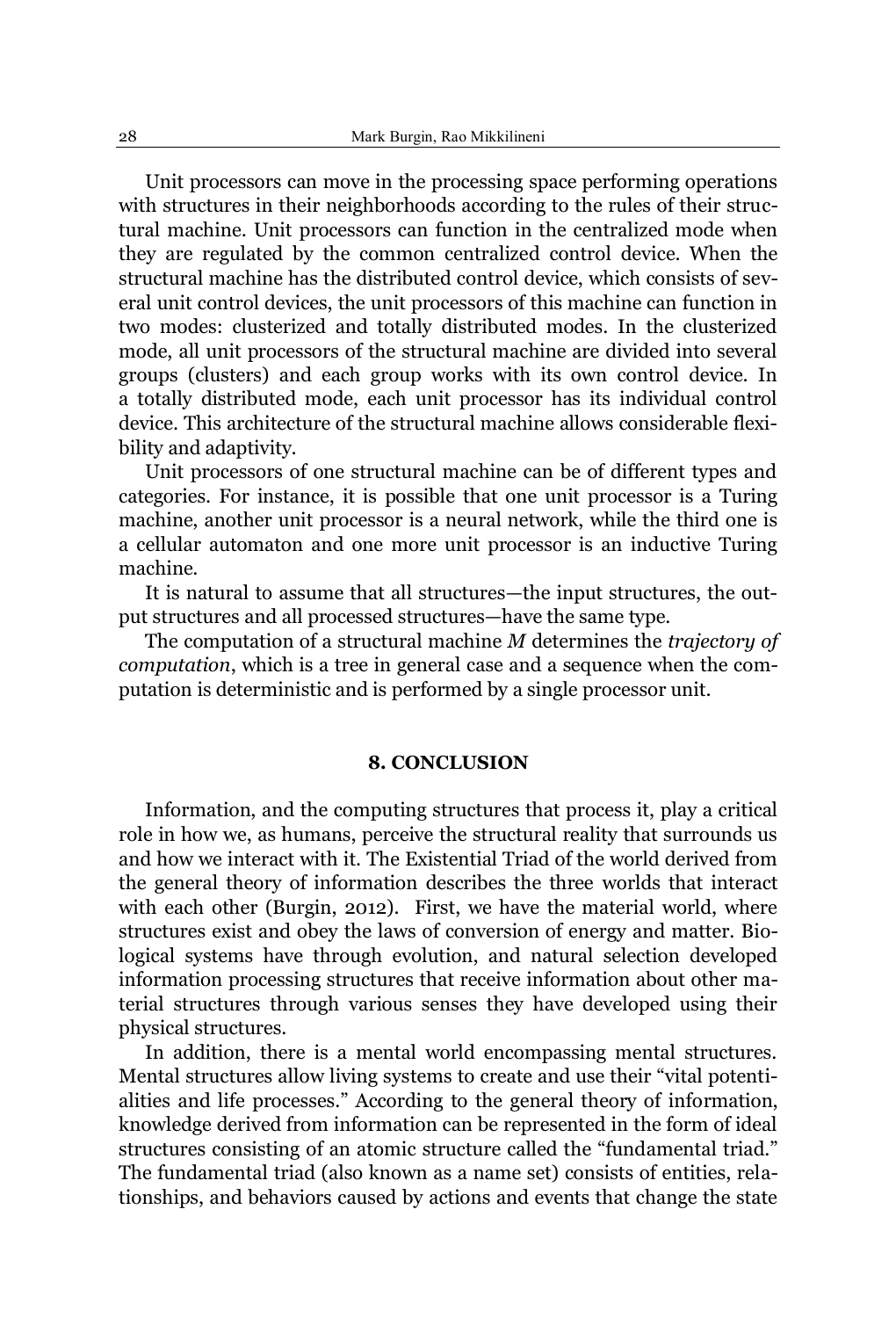of the entities performing information processing in general and computation in particular.

In this paper, we have discussed two types of computational structures namely, symbolic and subsymbolic computation, which are ubiquitous in the current state of the art in information technologies. Symbolic computing deals with the evolution of structures made up of symbols and subsymbolic computing deals with elements of processed data that are not interpreted as symbols or sets of symbols by the computing system. Deep learning using a neural network model is an example.

In addition, we have also analyzed super-symbolic computation where structures as holistic objects are processed in contrast to symbolic computation where sequences of symbols are processed. This approach has many advantages (Burgin, Mikkilineni 2021) going beyond current symbolic and subsymbolic computational methods used in information technologies. The highest type—symbiotic computation allows us to use symbolic, subsymbolic, and super-symbolic computations. An application of symbiotic computing using symbolic, subsymbolic, and super-symbolic computing is discussed in Burgin-Mikkilineni Thesis (Burgin, Mikkilineni, 2021; Mikkilineni, 2022). The other three forms of computing are fused computation, blended computation, and hybrid computation, which are also observed in nature.

In this paper, we have presented a new and comprehensive picture of information structures, information processes (computations), and the associated tools derived from the general theory of information. We hope that this will guide us to not only understand how we as humans process and use information, but also will allow us to build a new class of digital automata that mimic how people process information.

**Acknowledgments:** The authors would like to express their gratitude to Piotr Boltuc for useful remarks.

#### **REFERENCES**

- M. A. Arbib, *Schemas Versus Symbols: A Vision from the 90s*, Journal of Knowledge Structures and Systems, 2021, 2 (1), pp.  $68-74$ .
- K. O. Alp, *A Comparison of Sign and Symbol (Their Contents and Boundaries)*, *Semiotica*,  $2010$ ,  $182(1-4)$ , pp.  $1-13$ .
- D. S. Blank, Meeden, L.A., Marshall, J., *Exploring the Symbolic/Subsymbolic Continuum: A Case Study of RAAM*, in: *The Symbolic and Connectionist Paradigms: Closing the Gap*, Psychology Press, 1992.
- P. Boltuc, *Non-homogenous Moral Space: From Bentham to Sen*, Analiza i Egzystencja, 2013, 24, pp. 43±59.
- N. Bourbaki, *Structures*, Hermann, Paris, France 1957. \_\_\_\_ , *Theorie Des Ensembles,* Hermann, Paris 1960.
- M. Burgin, *Unified Foundations of Mathematics*, Preprint Mathematics LO/0403186, 2004, 39 p.; electronic edition: http://arXiv.org.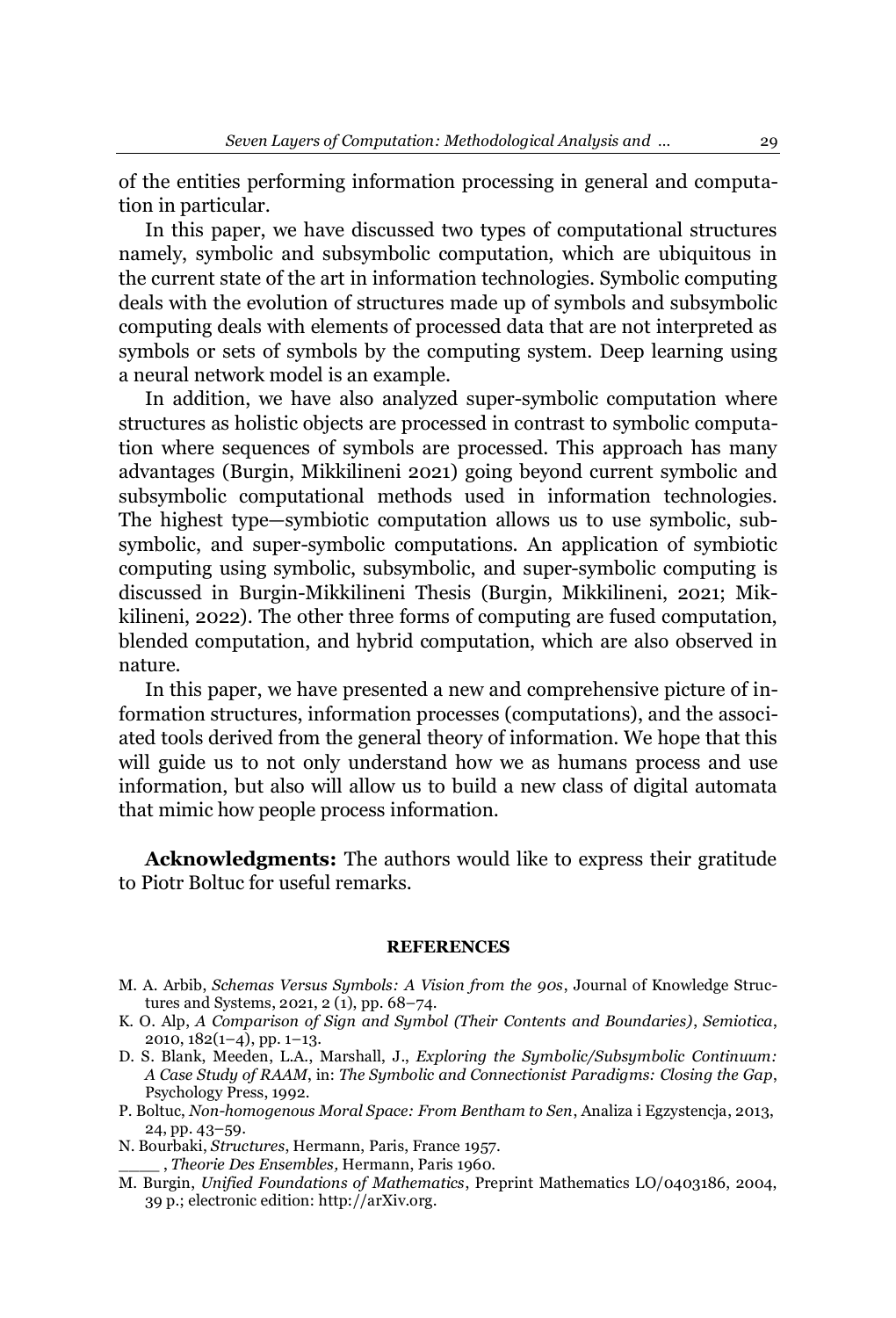\_\_\_\_ , *Superrecursive Algorithms*, Springer, New York 2005.

\_\_\_\_ , *Theory of Named Sets*, Mathematics Research Developments, Nova Science, New York, 2011

\_\_\_\_ , *Structural Reality*, Nova Science Publishers, New York 2012.

\_\_\_\_ , *Theory of Knowledge: Structures and Processes*, World Scientific, New York± London-Singapore 2016.

\_\_\_\_ , *Ideas of Plato in the Context of Contemporary Science and Mathematics*, Athens Journal of Humanities and Arts, 2017, 4  $(3)$ , pp. 161-182.

\_\_\_\_ , *Information Processing by Structural Machines*, in: Theoretical Information Studies: Information in the World, World Scientific, New York-London-Singapore 2020, pp. 323-371.

\_\_\_\_ , *Elements of the Theory of Nested Named Sets*, Theory and Applications of Mathematics & Computer Science, 2020a, 10 $(2)$ , pp. 46–70.

- M. Burgin, A. Adamatzky, *Structural Machines and Slime Mold Computation*, International Journal of General Systems, 2017, 45 (3), pp. 201-224.
- M. Burgin, G. Dodig-Crnkovic, *A Taxonomy of Computation and Information Architecture*, in: Proceedings of the 2015 European Conference on Software Architecture Workshops, Dubrovnik-Cavtat, Croatia, September 7-11, 2015, ACM, pp. 71-78.
- M. Burgin, D. Gorsky, *Towards the Construction of General Theory of Concept*, in: The Opened Curtain, Oulder–San Francisco–Oxford, 1991, pp. 167–195.
- M. Burgin, R. Mikkilineni, *From Data Processing to Knowledge Processing: Working with Operational Schemas by Autopoietic Machines*, Big Data Cogn. Comput., 2021, 5 (13); https://doi.org/10.3390/bdcc5010013
- \_\_\_\_ , *On the Autopoietic and Cognitive Behavior*, EasyChair Preprint no. 6261, version 2, 2021; https://easychair.org/publications/preprint/tkjk
- M. Burgin, R. Mikkilineni, V. Phalke, *Autopoietic Computing Systems and Triadic Automata: The Theory and Practice*, Advances in Computer and Communications, 2020, 1 (1), pp.  $16 - 35.$
- M. Burgin, J. H. Schumann, *Three Levels of the Symbolosphere*, *Semiotica*, 2006, 160(1-4), pp. 185±202.
- G. Calcagni, *Fractal Universe and Quantum Gravity*, *Phys. Rev. Lett*., 2010, 104, 251301.
- D. J. Chalmers, *Subsymbolic Computation and the Chinese Room*, in: *The Symbolic and Connectionist Paradigms: Closing the Gap*, Lawrence Erlbaum, 1992, pp. 25–48.
- J. Cepelewicz, *Hidden Computational Power Found in the Arms of Neurons*, Quanta Magazine, 2020.
- P. Coleman, L. Pietronero, *The Fractal Structure of the Universe*, *Phys. Rep*., 1992, 213, 311.
- M. Collier, J. Beel, *Implementing Neural Turing Machines*, Artificial Neural Networks and Machine Learning - ICANN 2018, 2018, pp. 94-104.
- Corry, L. *Modern Algebra and the Rise Mathematical Structures*, Birkhäuser, Basel-Boston-Berlin 1996.
- J. Deely, *Augustine & Poinsot: The Protosemiotic Development*, University of Scranton Press, Scranton 2009.
- S. Dehaene, Single-neuron Arithmetic, *Science*, 2002, 297, pp. 1652-1653.
- G. Dodig-Crnkovic, *Cognition as Embodied Morphological Computation, in Philosophy and*  Theory of Artificial Intelligence, Springer, New York 2017, pp. 19-23.
- G. Edgar, *Measure, Topology, and Fractal Geometry*, Springer, New York 2008.
- N. Goodman, *Languages of Art*: *An Approach to a Theory of Symbols*, Bobbs-Merrill, Indianapolis 1968.
- A. Graves, G. Wayne, I. Danihelka, *Neural Turing Machines*, arXiv:1410.5401, 2014.
- R. Grossmann, *The Fourth Way*: *A Theory of Knowledge*, Indiana University Press, Bloomington, Indianapolis 1990.
- S. C. Kwasny, K. A. Faisal, *The Symbolic and Connectionist Paradigms: Closing the Gap*, Lawrence Erlbaum 1992.
- M. L. Lapidus, G. Radunović, D. Žubrinić, *Fractal Zeta Functions and Fractal Drums: Higher-Dimensional Theory of Complex Dimensions*, Springer Monographs in Mathematics, Springer, New York 2017.
- B. Mandelbrot, *The Fractal Geometry of Nature*, Macmillan, New York 1983.